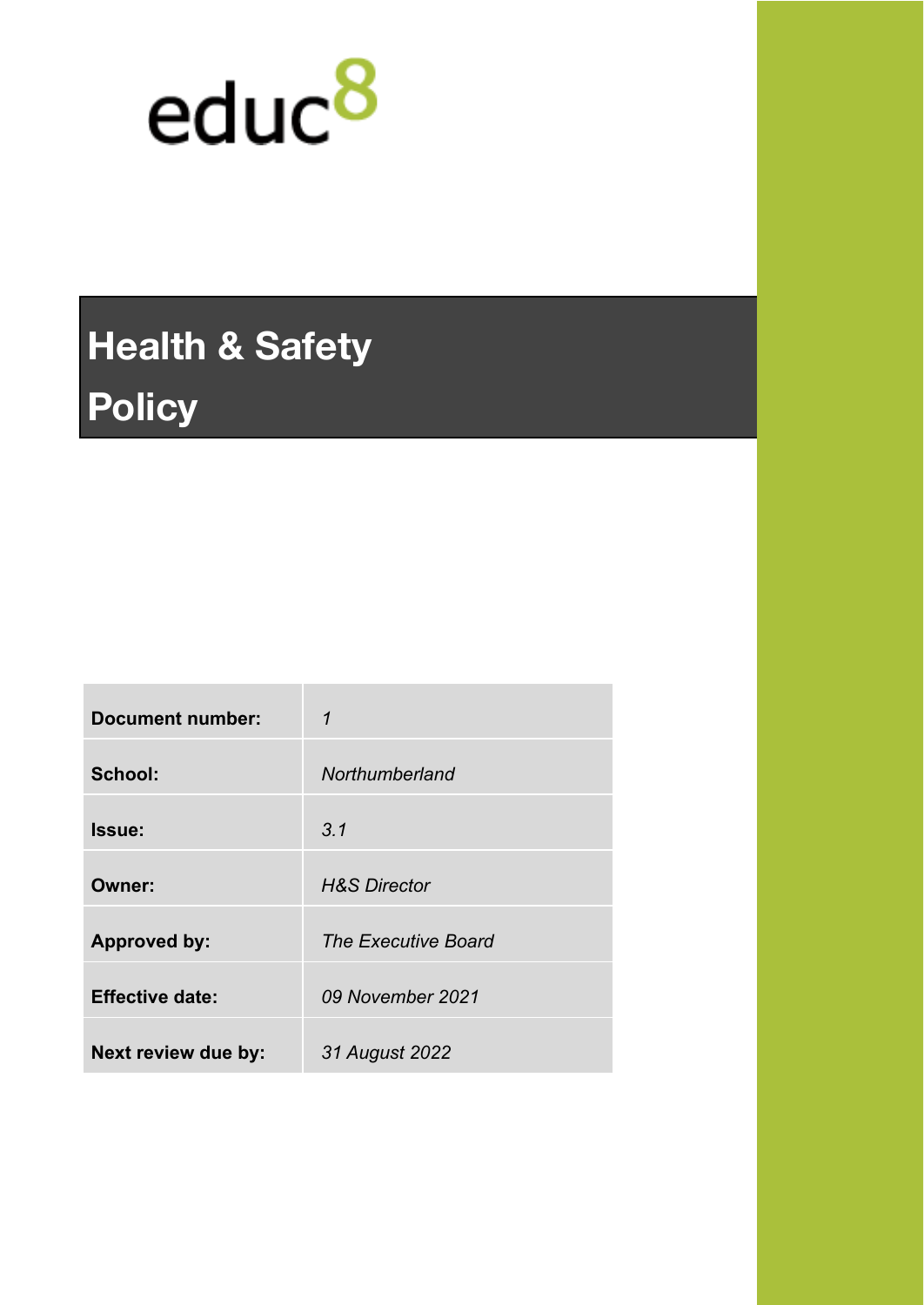| <b>Policy</b>                                                             | Document#: | Issue:         |
|---------------------------------------------------------------------------|------------|----------------|
| Educ8                                                                     | 1          | 3.0            |
| Title:                                                                    |            | Page #:        |
| <b>Health and Safety</b>                                                  |            | 2 of 38        |
| <b>Contents</b><br>1.                                                     |            |                |
| <b>Contents</b>                                                           |            | $\mathbf 2$    |
| <b>Issue and Revision History</b>                                         |            | 4              |
| <b>Summary</b>                                                            |            | 5              |
| <b>Document Release</b>                                                   |            | 6              |
| <b>Purpose</b>                                                            |            | 6              |
| <b>Scope</b>                                                              |            | $\overline{7}$ |
| <b>Definitions and Acronyms</b>                                           |            | $\overline{7}$ |
| Health & Safety Policy Statement (see Appendix A for Display Version)     |            | 8              |
| <b>Policy Review</b>                                                      |            | 10             |
| <b>Organisation - Duties, Roles and Responsibilities</b>                  |            | 11             |
| 10.1 Organisation Chart                                                   |            | 11             |
| 10.2 Responsibilities                                                     |            | 12             |
| 10.2.1 The Head of School & Executive Board                               |            | 12             |
| 10.2.2 Management Team (SLT)                                              |            | 12             |
| 10.2.3 Health & Safety Advisor                                            |            | 14             |
| 10.2.4 Staff                                                              |            | 15             |
| 10.2.5 School-Appointed Contractor/Consultant                             |            | 16             |
| 10.2.6 Designated Responsibility Summary                                  |            | 17             |
| <b>Management Arrangements</b>                                            |            | 19             |
| 11.1 Visitors and Third Parties                                           |            | 19             |
| 11.1.1 School premises                                                    |            | 19             |
| 11.1.2 Site locations/work areas/premises                                 |            | 19             |
| 11.2 Safety Training                                                      |            | 19             |
| 11.3 Lone Working                                                         |            | 20             |
| 11.4 Refusal to Work on the Grounds of Health and Safety                  |            | 21             |
| 11.5 Accident, Incident and Near Miss Reporting                           |            | 22             |
| 11.6 The Workplace (Health, Safety & Welfare) Regulations 1992            |            | 23             |
| 11.7 The Manual Handling Operations Regulations 1992                      |            | 24             |
| 11.8 The Health and Safety (Display Screen Equipment) Regulations 1992    |            | 25             |
| 11.9 The Health and Safety (Consultation with Employees) Regulations 1996 |            | 25             |
| 11.10 The Electricity at Work Regulations 1989                            |            | 26             |
| 11.11 The Personal Protective Equipment at Work Regulations 1992          |            | 27             |
| 11.12 The Control of Substances Hazardous to Health Regulations 2002      |            | 27             |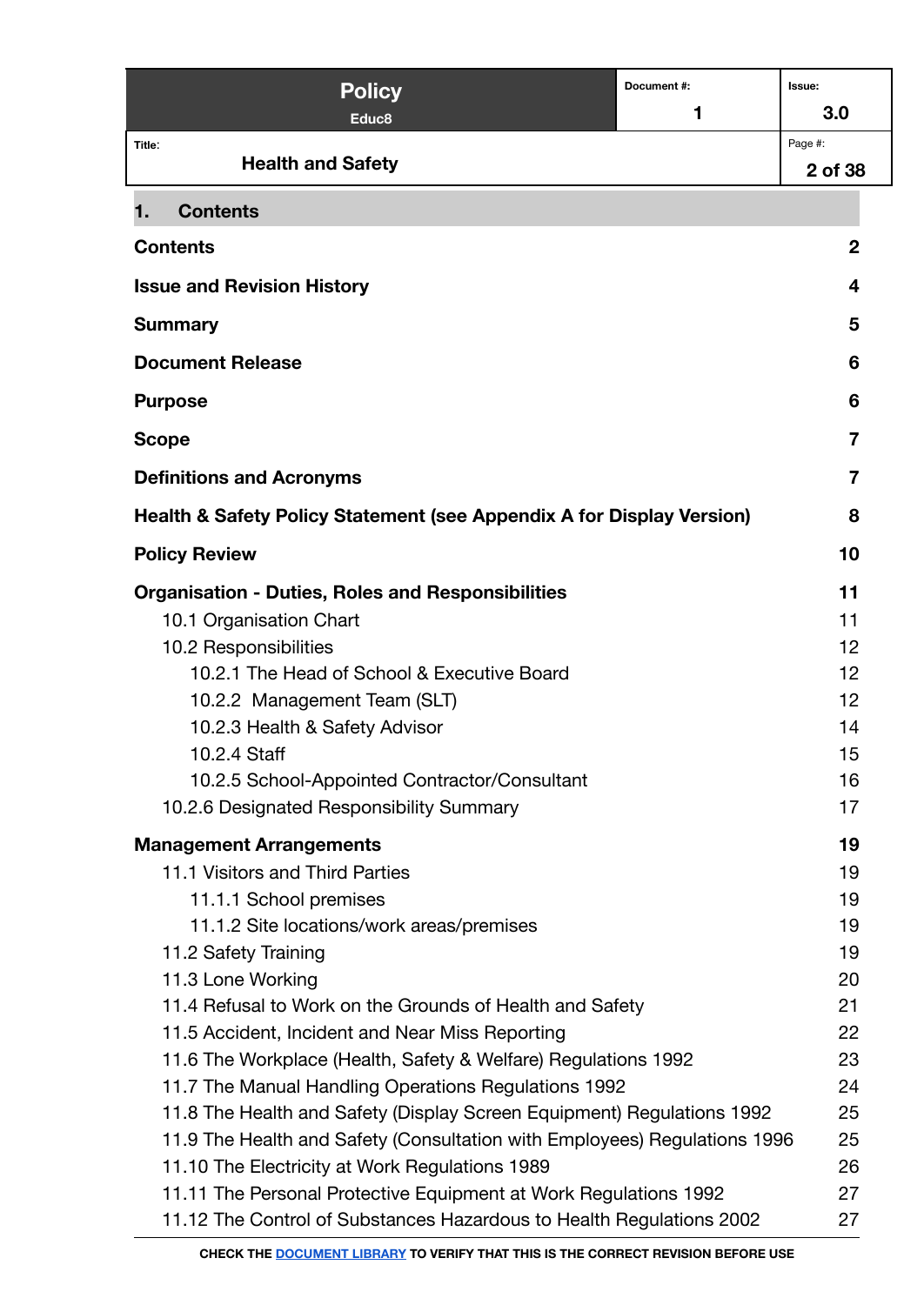| <b>Policy</b>                                                                       | Document#: | Issue:  |
|-------------------------------------------------------------------------------------|------------|---------|
| Educ <sub>8</sub>                                                                   |            | 3.0     |
| Title:                                                                              |            | Page #: |
| <b>Health and Safety</b>                                                            |            | 3 of 38 |
| 11.13 The Work at Height Regulations 2005 (amended 2007)                            |            | 29      |
| 11.14 The Regulatory Reform (Fire Safety) Order 2005                                |            | 30      |
| 11.15 The Provision and Use of Work Equipment Regulations 1998                      |            | 31      |
| 11.16 The Management of Health and Safety at Work Regulations 1999                  |            | 32      |
| 11.17 The Health and Safety (First Aid) Regulations 1981                            |            | 33      |
| 11.18 Protection of Young Persons                                                   |            | 33      |
| 11.19 Violence and Aggression                                                       |            | 33      |
| 11.20 The Lifting Operations and Lifting Equipment Regulations (L.O.L.E.R.) 1998 35 |            |         |
| 11.21 The Dangerous Substances and Explosive Atmospheres Regulations 2002 35        |            |         |
| 11.22 Occupational Health                                                           |            | 36      |
| 11.23 Public Health (Control of Disease) Act 1984 amended in 2020 to include The    |            |         |
| Health Protection (Coronavirus) Regulation 2020                                     |            | 36      |
| <b>Metrics</b>                                                                      |            | 37      |
| <b>Quality Records</b>                                                              |            | 37      |
| Appendix 'A' Health & Safety Policy Statement                                       |            | 38      |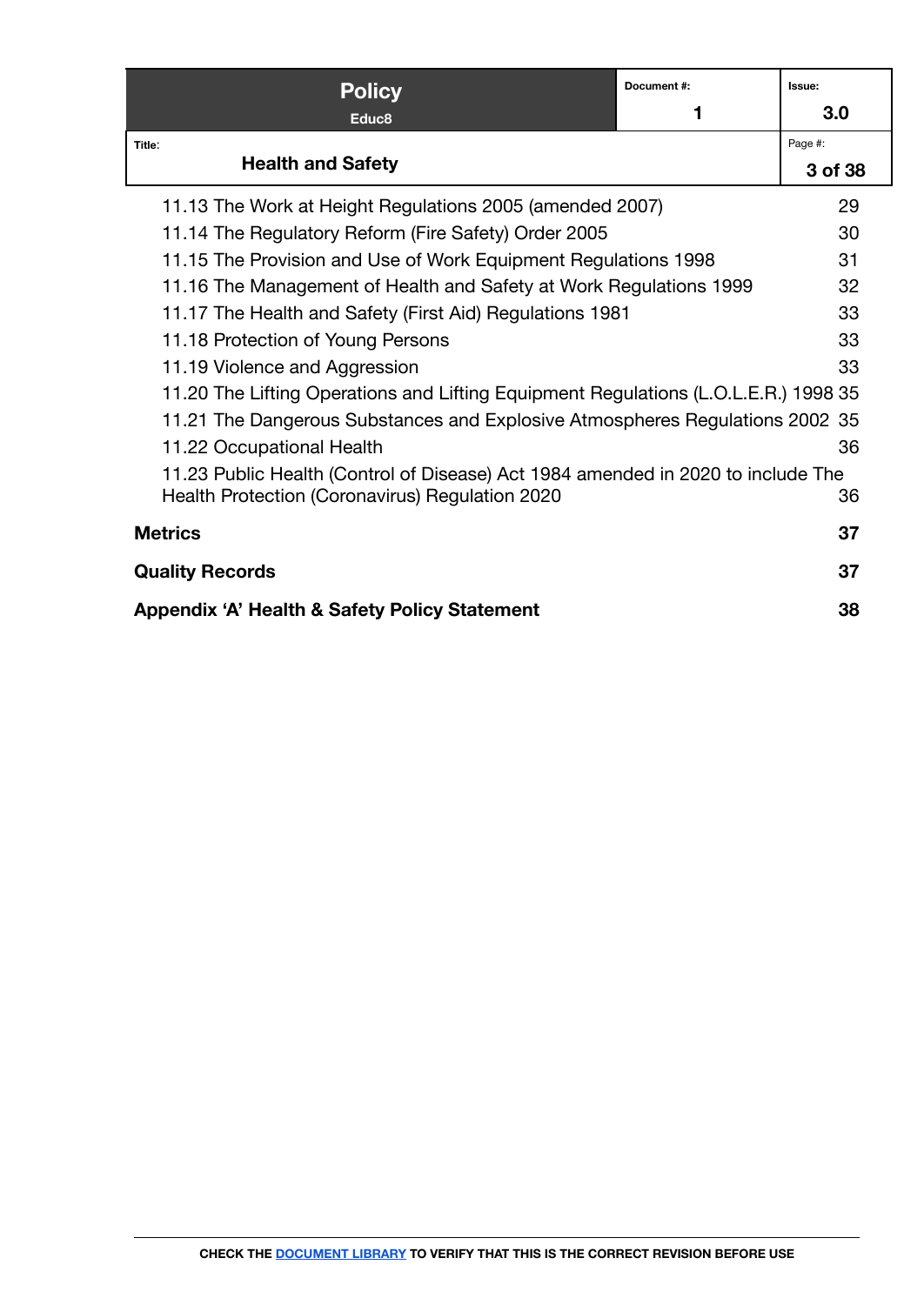| <b>Policy</b><br>Educ <sub>8</sub> | Document #: | <b>Issue:</b><br>3.0 |
|------------------------------------|-------------|----------------------|
| Title:<br><b>Health and Safety</b> |             | Page #:<br>4 of 38   |

# <span id="page-3-0"></span>**2. Issue and Revision History**

| <b>Issue</b> | <b>Description</b>                                                                                                                                                                                      | <b>Author</b>  | <b>Effective</b><br><b>Date</b> |
|--------------|---------------------------------------------------------------------------------------------------------------------------------------------------------------------------------------------------------|----------------|---------------------------------|
| 1.0          | <b>Initial Release</b>                                                                                                                                                                                  | T. Warner      | 01/08/09                        |
| 1.1          | <b>Annual Review</b>                                                                                                                                                                                    | T. Warner      | 30/08/10                        |
| 1.2          | <b>Annual Review</b>                                                                                                                                                                                    | T. Warner      | 04/09/11                        |
| 1.3          | <b>Annual Review</b>                                                                                                                                                                                    | J. Payne       | 04/09/12                        |
| 2.0          | <b>Annual Review</b>                                                                                                                                                                                    | T. Warner / J. | 26/08/13                        |
|              | Revised document structure removing<br>'Reference Documents', added 'Summary'<br>section, added 'Document Release', added<br>'Next Review Date', updated 'Scope',<br>updated 'Definitions and Acronyms' | Payne          |                                 |
| 2.1          | <b>Annual Review</b>                                                                                                                                                                                    | T. Warner      | 02/09/14                        |
| 2.2          | <b>Annual Review</b>                                                                                                                                                                                    | D. Payne       | 26/09/15                        |
| 2.3          | <b>Annual Review</b>                                                                                                                                                                                    | D. Payne       | 26/09/16                        |
|              | 7.3 Staff Responsibilities                                                                                                                                                                              |                |                                 |
|              | 7.15.3 Infection illness and exclusion                                                                                                                                                                  |                |                                 |
| 2.4          | <b>Annual Review</b>                                                                                                                                                                                    | D.Payne        | 26/09/17                        |
| 2.5          | <b>Annual Review</b>                                                                                                                                                                                    | D. Payne       | 21/10/19                        |
| 2.6          | <b>Annual Review</b>                                                                                                                                                                                    | D. Payne       | 22/08/20                        |
|              | Replace Lead Instructors with Centre<br>Managers                                                                                                                                                        |                |                                 |
|              | Addition of Appendix A Exclusion Periods                                                                                                                                                                |                |                                 |
| 3.0          | <b>Annual Review</b>                                                                                                                                                                                    | J.Payne        | 01/09/21                        |
|              | Restructured Executive Board responsibilities                                                                                                                                                           |                |                                 |
|              | HOS to replace health and safety officer                                                                                                                                                                |                |                                 |
|              | External organisational support reviewed                                                                                                                                                                |                |                                 |
| 3.1          | Rewrite by Compliance Education                                                                                                                                                                         | J. Payne       | 08/11/21                        |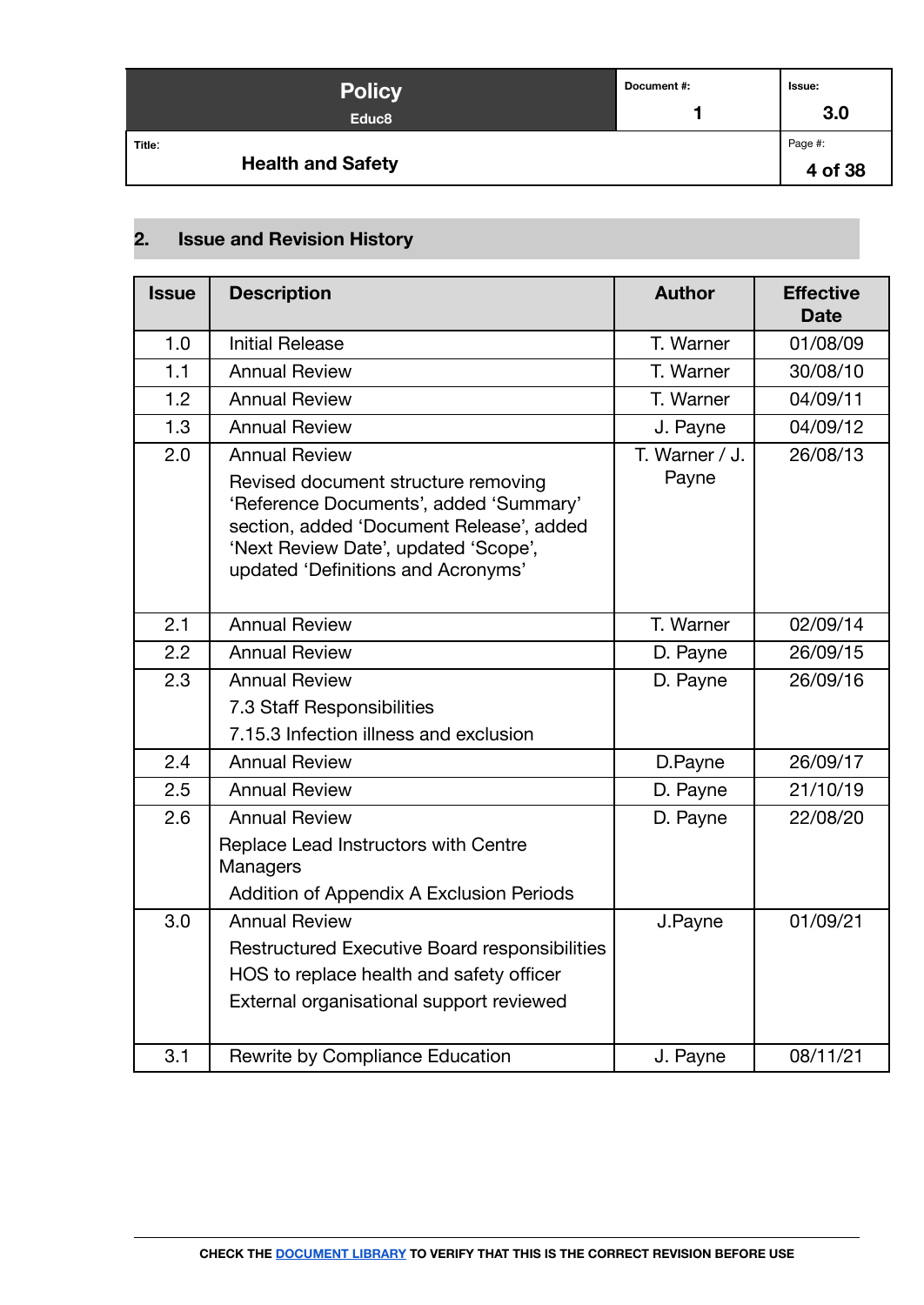| <b>Policy</b><br>Educ <sub>8</sub> | Document #: | Issue:<br>3.0      |
|------------------------------------|-------------|--------------------|
| Title:<br><b>Health and Safety</b> |             | Page #:<br>5 of 38 |

#### <span id="page-4-0"></span>**3. Summary**

This is the Health and Safety Policy of Educ8, who will be referred to as 'the School'.

The document contains information which must be followed in order to ensure the continued health, safety and welfare of the School's employees and contractors whilst continuing to comply with the legislation which governs the work we undertake.

This is a comprehensive document that comprises of the following three sections:

- The Health and Safety Policy Statement.
- The Organisational Duties.
- The Arrangements for Managing Health and Safety.

#### **Health and Safety Policy Statement**

This is a general statement of the intentions of the School with regard to Health and Safety. The policy statement is signed and dated by the most senior member of the Management Team and therefore indicates that Health and Safety is highly regarded, with full commitment to it from the most senior level of the School.

#### **The Organisational Duties**

This section commences with a chart showing the safety structure of the School. It is followed by a list of individual responsibilities of personnel and contractors.

#### **Arrangements for Managing Health and Safety**

This section will contain information that will need to be followed by all levels of management, to ensure that the School complies with current legislation and to reduce the risk to all persons who may be affected by the works carried out on the School's behalf.

In order to reduce accidents and incidents, all personnel and contractors must adhere to the policies whilst carrying out the School's undertakings.

Where help is needed, the School engages the Health and Safety support services of Compliance Education Ltd, for providing competent advice on safety matters, guidance on risk management, safety auditing, safety inspections, advice on training and, should the need occur, to investigate or advise on accidents.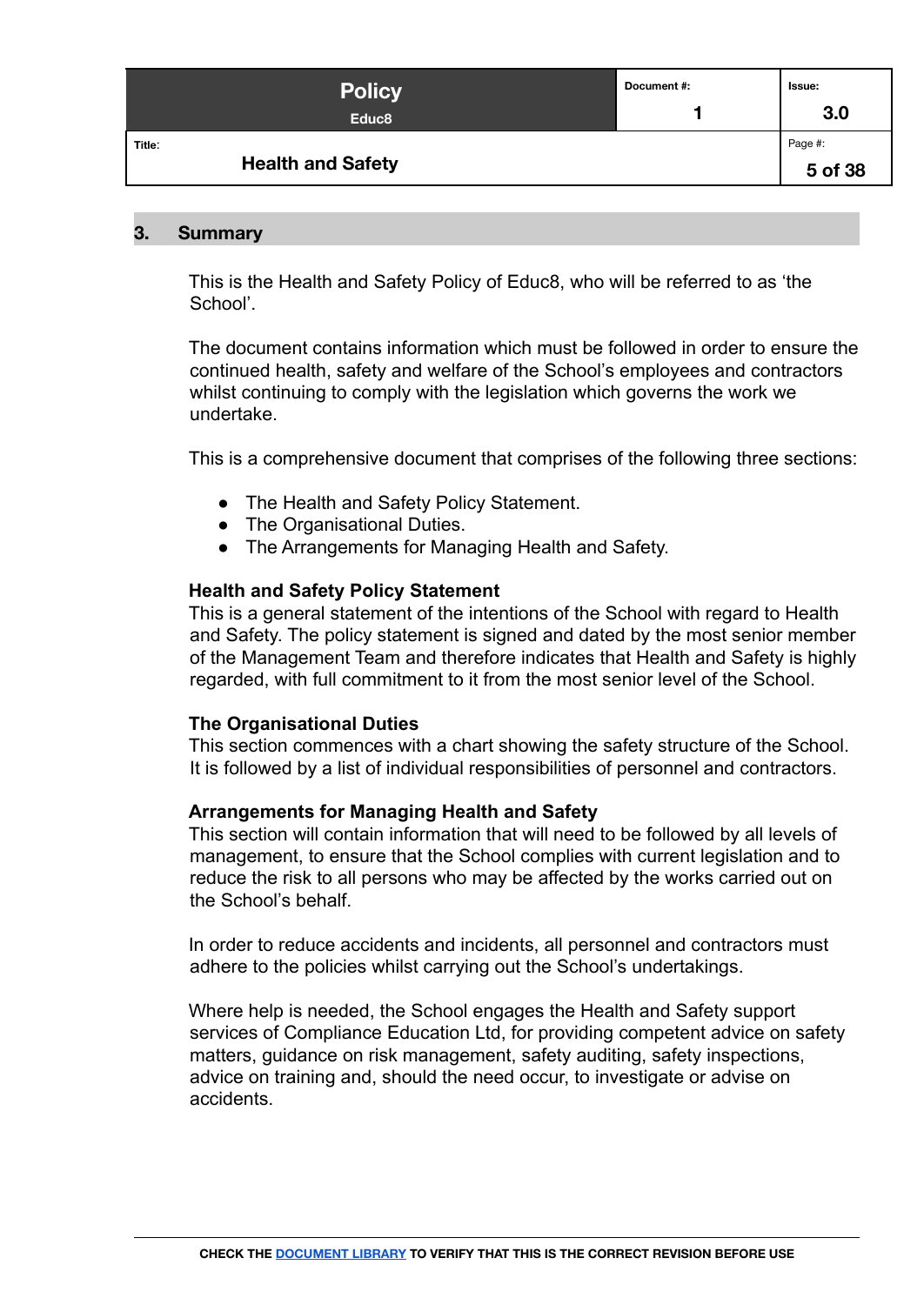| <b>Policy</b><br>Educ <sub>8</sub> | Document #: | lssue:<br>3.0      |
|------------------------------------|-------------|--------------------|
| Title:<br><b>Health and Safety</b> |             | Page #:<br>6 of 38 |

#### <span id="page-5-0"></span>**4. Document Release**

This document has been reviewed in accordance with the Educ8 Quality System and the requirements of this policy/procedure. Staff have been made aware of its issue, including any updates/amendments to its contents and where necessary appropriate training has been provided to those staff.

Where policies are available for download online, the previous version is removed and this new version replaces it.

The release of this document is indicated by the effective date.

#### <span id="page-5-1"></span>**5. Purpose**

To ensure that the legal duties of Health and Safety are understood and implemented, maintaining a safe working environment.

This policy meets the requirements of the Health and Safety at Work Act 1974 and includes reference to:

- The Workplace (Health, Safety & Welfare) Regulations 1992
- The Manual Handling Operations Regulations 1992
- The Health and Safety (Display Screen Equipment) Regulations 1992
- The Health and Safety (Consultation with Employees) Regulations 1996
- The Electricity at Work Regulations 1989
- The Personal Protective Equipment at Work Regulations 1992
- The Control of Substances Hazardous to Health Regulations 2002
- The Work at Height Regulations 2005 (amended 2007)
- The Regulatory Reform (Fire Safety) Order 2005
- The Provision and Use of Work Equipment Regulations 1998
- The Management of Health and Safety at Work Regulations 1999
- The Health and Safety (First Aid) Regulations 1981
- The Lifting Operations and Lifting Equipment Regulations (L.O.L.E.R.) 1998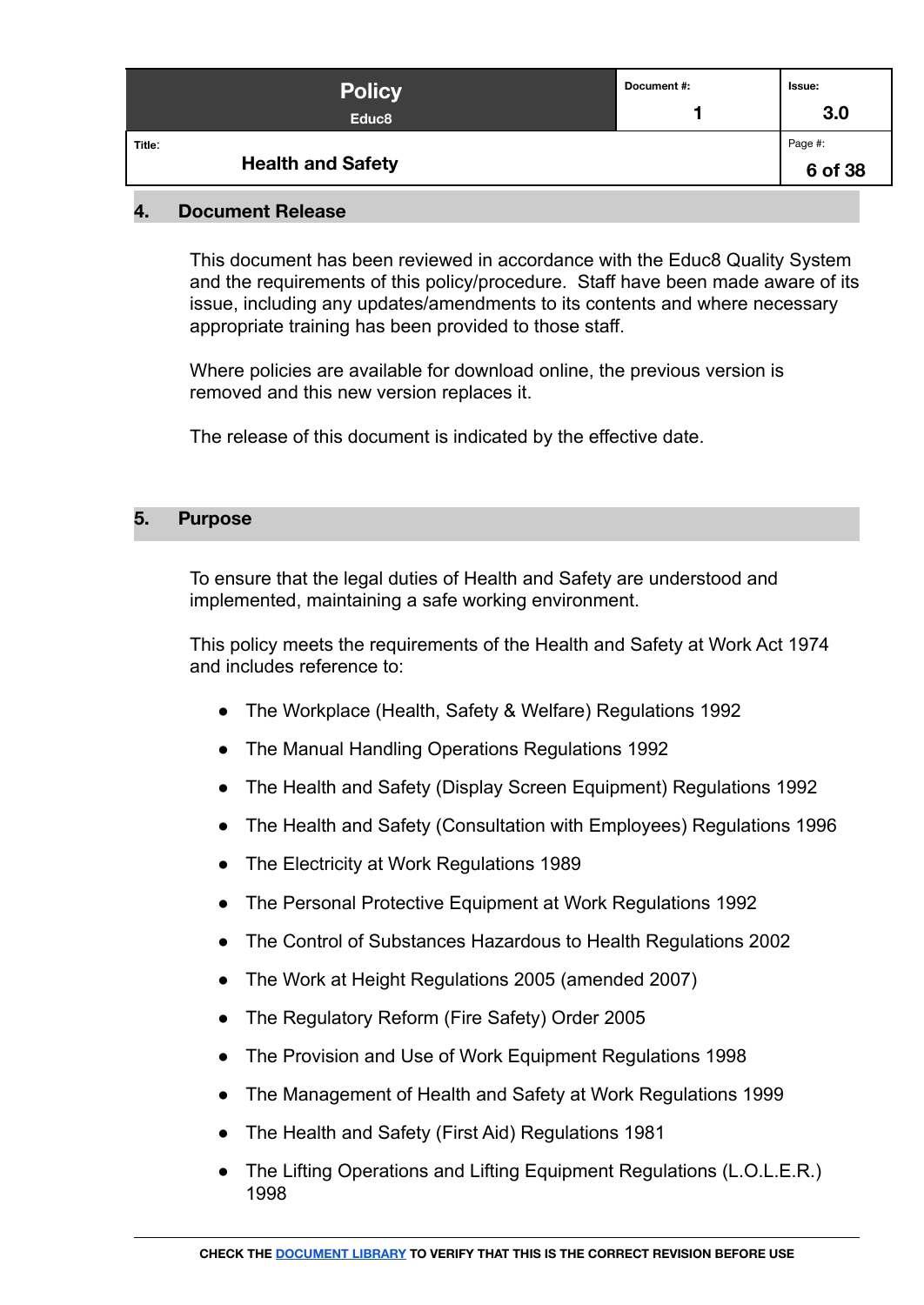|        | <b>Policy</b><br>Educ <sub>8</sub>                                   | Document #: | Issue:<br>3.0      |
|--------|----------------------------------------------------------------------|-------------|--------------------|
| Title: | <b>Health and Safety</b>                                             |             | Page #:<br>7 of 38 |
|        | The December of Lefenson and Euclidean Africa discussions and the co |             |                    |

- The Dangerous Substances and Explosive Atmospheres Regulations 2002
- Public Health (Control of Disease) Act 1984 amended in 2020 to include The Health Protection (Coronavirus) Regulation 2020

#### <span id="page-6-0"></span>**6. Scope**

This policy applies to all Educ8 staff, volunteers, senior managers and the Executive Board. The policy also applies to visitors and contractors.

The three strands of this Health and Safety policy consist of Risk Management, Behaviour Management and Safeguarding Management.

#### <span id="page-6-1"></span>**7. Definitions and Acronyms**

| <b>Head of School</b>  | Educ8 Staff member with management and<br>leadership responsibility for an Educ8 Alternative<br><b>Education School</b>                                                                                     |
|------------------------|-------------------------------------------------------------------------------------------------------------------------------------------------------------------------------------------------------------|
| Incident               | Any accident, cause of injury (ie. Head injury or<br>fracture), child protection/safeguarding<br>allegation/event, or any other event that was<br>failed to be controlled using risk reduction<br>controls. |
| Learners               | All students, participants and users of Educ8<br>learning programmes. Generally these are under<br>18 years of age.                                                                                         |
| Near-miss              | Any situation in which a hazard was identified<br>and subsequent action taken to prevent the<br>occurrence of an incident                                                                                   |
| Hazard                 | Anything with the potential to cause harm.                                                                                                                                                                  |
| <b>Risk</b>            | The likelihood that a hazard will cause a<br>specified harm to someone or something.                                                                                                                        |
| <b>Risk Assessment</b> | The process of identifying hazards,<br>characterising the hazards, analysing the risks,<br>evaluating the risks and determining the<br>appropriate options for risk control.                                |
| COSHH                  | The Control of Substances Hazardous to Health                                                                                                                                                               |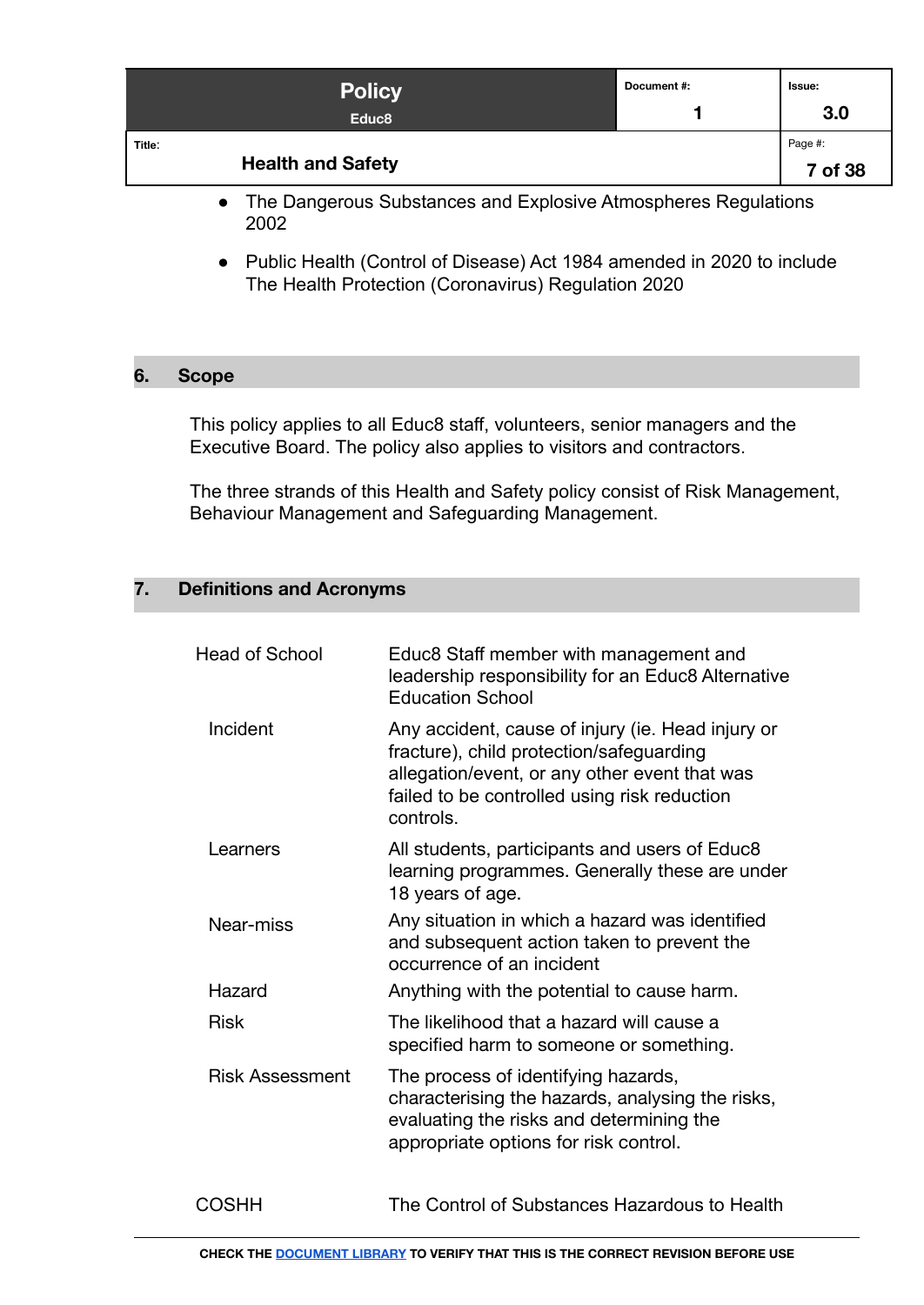|        | <b>Policy</b><br>Educ <sub>8</sub> |                                                                                      | Document#: | Issue:<br>3.0      |
|--------|------------------------------------|--------------------------------------------------------------------------------------|------------|--------------------|
| Title: | <b>Health and Safety</b>           |                                                                                      |            | Page #:<br>8 of 38 |
|        |                                    | <b>Regulations 2002</b>                                                              |            |                    |
|        | <b>RIDDOR</b>                      | Reporting of Injuries, Diseases and Dangerous<br>Occurrences Regulations (1995)      |            |                    |
|        | IC                                 | <b>Infection Control</b>                                                             |            |                    |
|        | School                             | Educ8 Alternative Education Site registered with<br>OfSTED as an independent school. |            |                    |
|        | <b>ACoP</b>                        | Approved Code of Practice                                                            |            |                    |
|        | <b>HSE</b>                         | <b>Health &amp; Safety Executive</b>                                                 |            |                    |
|        | <b>SLT</b>                         | Senior Leadership Team                                                               |            |                    |

# <span id="page-7-0"></span>**8. Health & Safety Policy Statement (see Appendix A for Display Version)**

In accordance with its duty under section 2(3) of the Health and Safety at Work etc. Act 1974, and in fulfilling its obligations to employees and members of the public who may be affected by its activities, the School has produced the following statement of policy in respect of Health and Safety:

It is our aim to achieve a working environment that is free of work-related accidents and ill health and to this end we will pursue continuing improvements from year to year.

The School recognises its Health and Safety duties under the Health and Safety at Work etc. Act 1974 and the Management of Health and Safety at Work Regulations 1999, and all concomitant legislation, to ensure, so far as is reasonably practicable, the health and welfare at work of all employees.

Particular attention will be paid to duties required, namely:

- Provision and maintenance of safe plant and systems of work.
- Safe and healthy use, handling and storage of articles and substances.
- Provision of necessary information, instruction, training and supervision.

We undertake to discharge our statutory duties by:

- Identifying hazards in the workplace, assessing the risks related to them, and implementing appropriate preventative and protective measures.
- Providing and maintaining safe plant and work equipment.
- Establishing and enforcing safe methods of work.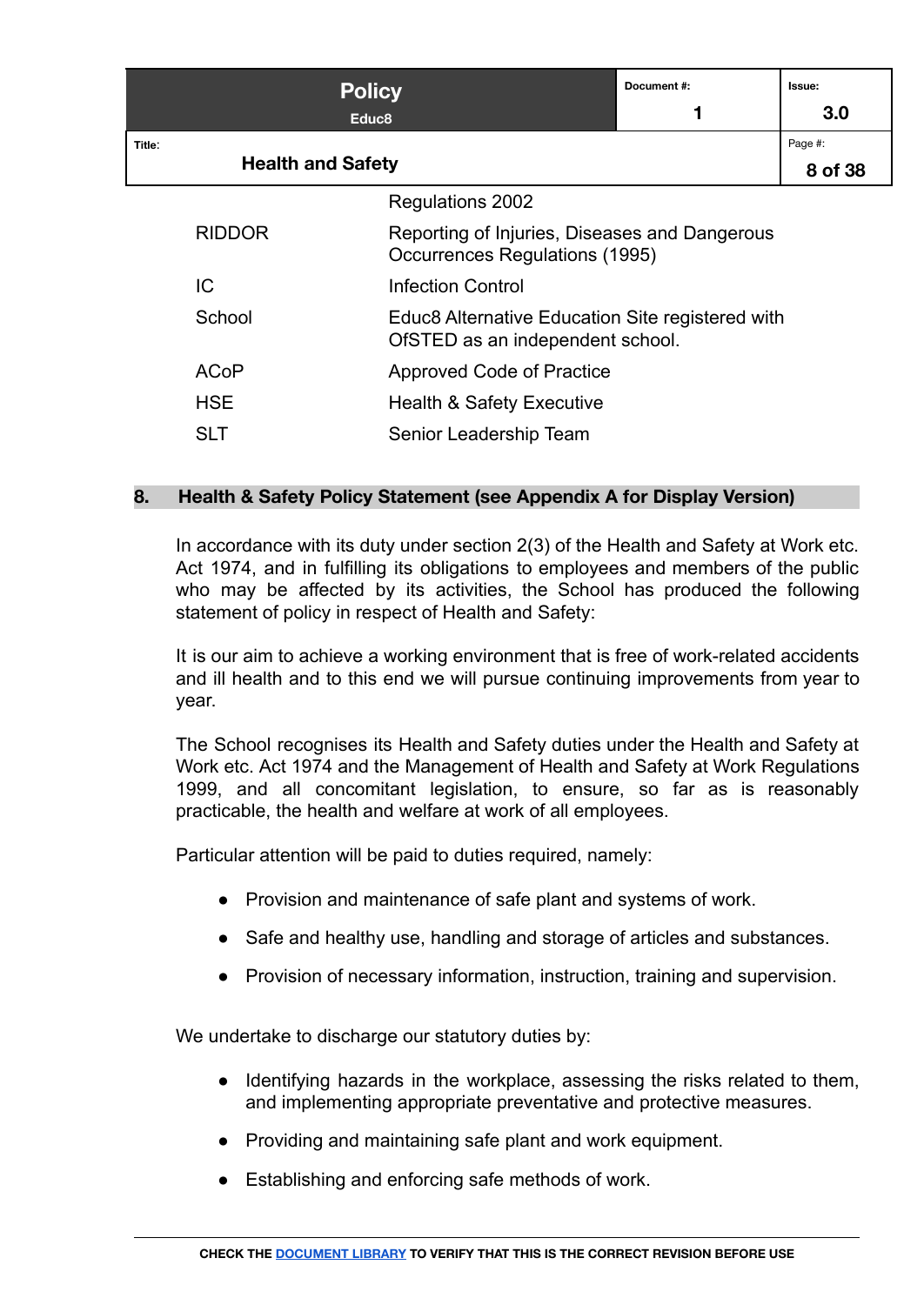| <b>Policy</b><br>Educ <sub>8</sub> | Document #: | lssue:<br>3.0      |
|------------------------------------|-------------|--------------------|
| Title:<br><b>Health and Safety</b> |             | Page #:<br>9 of 38 |

- Recruiting and appointing personnel who have the skills, abilities and competence commensurate with their role and level of responsibility.
- Ensuring that tasks given to employees are consistent with their skills, knowledge and ability to perform.
- Ensuring that technical competence is maintained through the provision of refresher training as appropriate.
- Promoting awareness of Health and Safety and of good practice through the effective communication or relevant information.
- Furnishing sufficient resources needed to meet these objectives.

A successful Health and Safety programme is dependent on the participation and cooperation of all employees. All employees are aware that they have a legal duty to:

- Exercise reasonable care for the Health and Safety of themselves and others who may be affected by their acts or omissions at work.
- Cooperate with and assist the employer in meeting statutory obligations.
- Not intentionally or recklessly interfere with anything provided in the interests of health, safety and welfare.

Our Health and Safety Policy will be reviewed annually as a minimum, to monitor its effectiveness and to ensure that it reflects changing needs and circumstances. The Policy will be subject to additional review to reflect changes to legislative requirements, changes to key personnel in the School, and advancement in technologies which affect the School's activities.

Copies of this Health and Safety Policy Statement will be displayed in the workplace. The full School Health and Safety Policy will be available for all employees to read.

All Employees, external Consultants and Contractors employed by the School will be expected to comply with this Health and Safety Policy.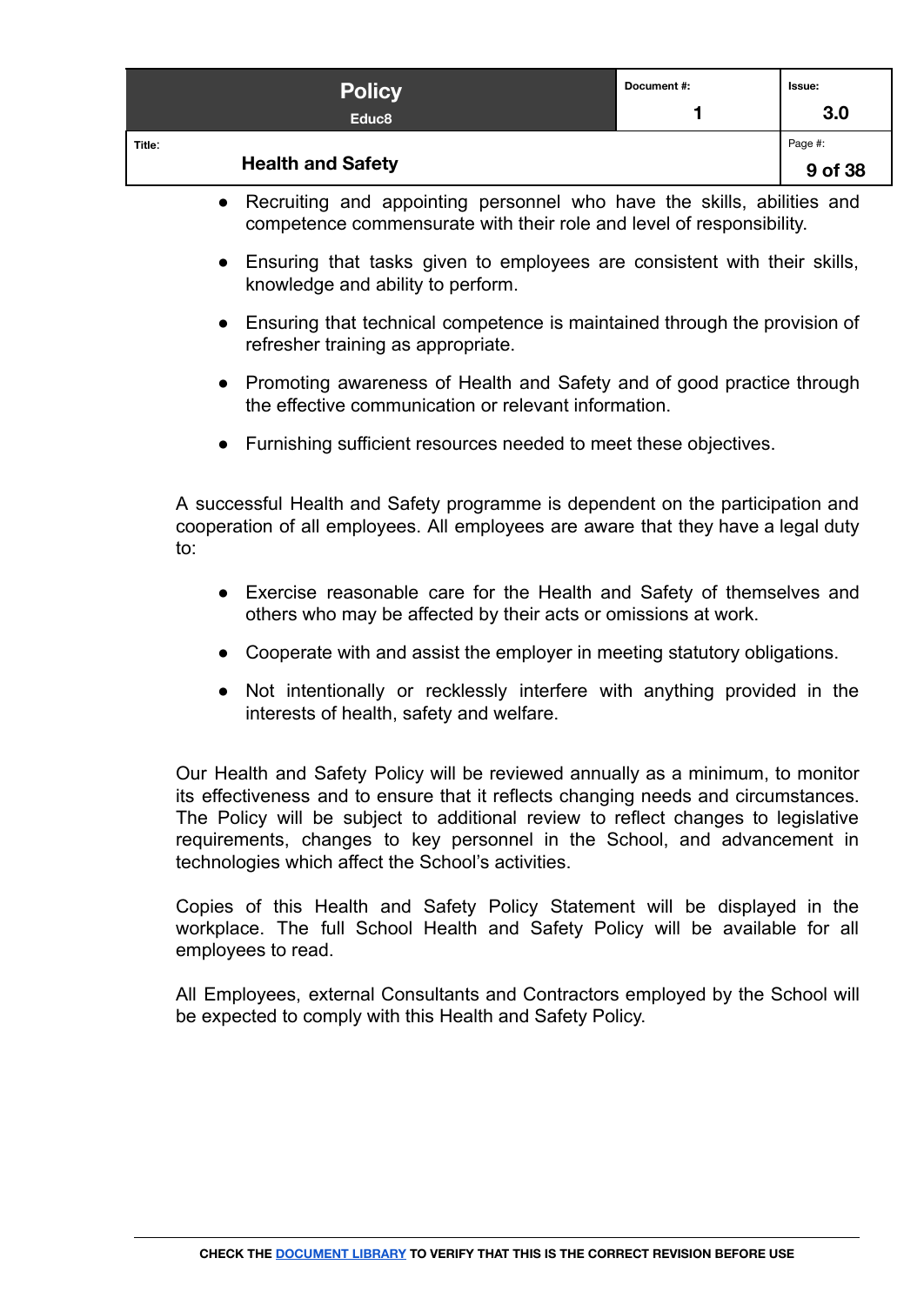| <b>Policy</b><br>Educ <sub>8</sub> | Document #: | Issue:<br>3.0       |
|------------------------------------|-------------|---------------------|
| Title:<br><b>Health and Safety</b> |             | Page #:<br>10 of 38 |

#### <span id="page-9-0"></span>**9. Policy Review**

The School shall review their Health and Safety Policy annually, or more frequently if deemed prudent to do so, or if any significant changes have taken place.

This review shall cover all sections of the Policy and shall ensure that:

- The responsibilities reflect the current staffing of the School.
- The arrangements remain unchanged.
- The safe working procedures are still applicable.

Additionally, the Policy shall be reviewed as necessary to reflect any changes in Legislation, significant School appointments and/or relevant technological advancements.

The Policy review will be completed by the appointed Health and Safety advisors in conjunction with the School's appointed personnel. Evidence of the Policy review will be summarised in the table within section 2.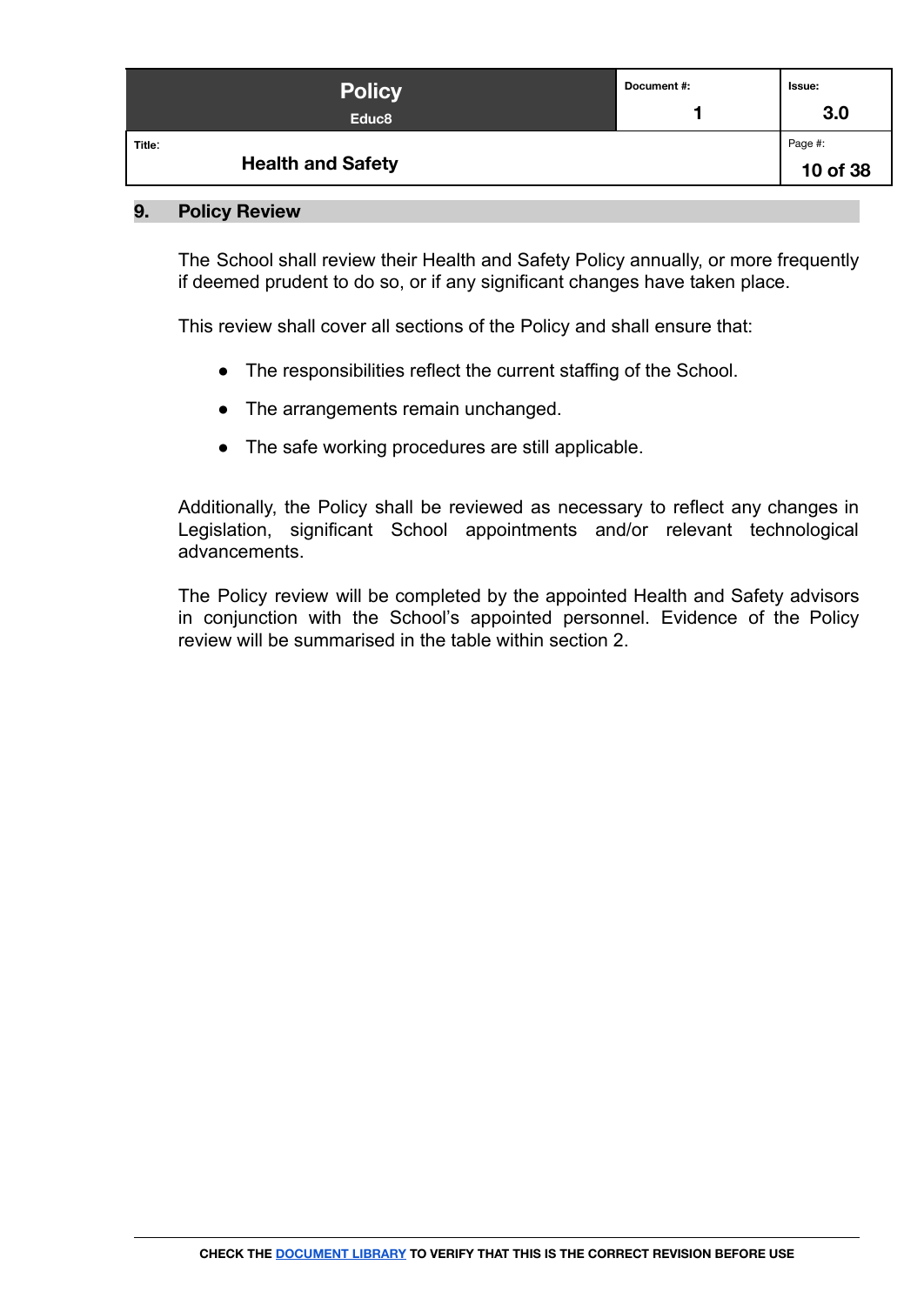| <b>Policy</b><br>Educ <sub>8</sub> | Document #: | <b>Issue:</b><br>3.0 |
|------------------------------------|-------------|----------------------|
| Title:<br><b>Health and Safety</b> |             | Page #:<br>11 of 38  |

#### <span id="page-10-1"></span><span id="page-10-0"></span>**10. Organisation - Duties, Roles and Responsibilities**

10.1 Organisation Chart

The School have identified and included specific responsibilities in relation to Health and Safety, as they relate to each post in the organisation:

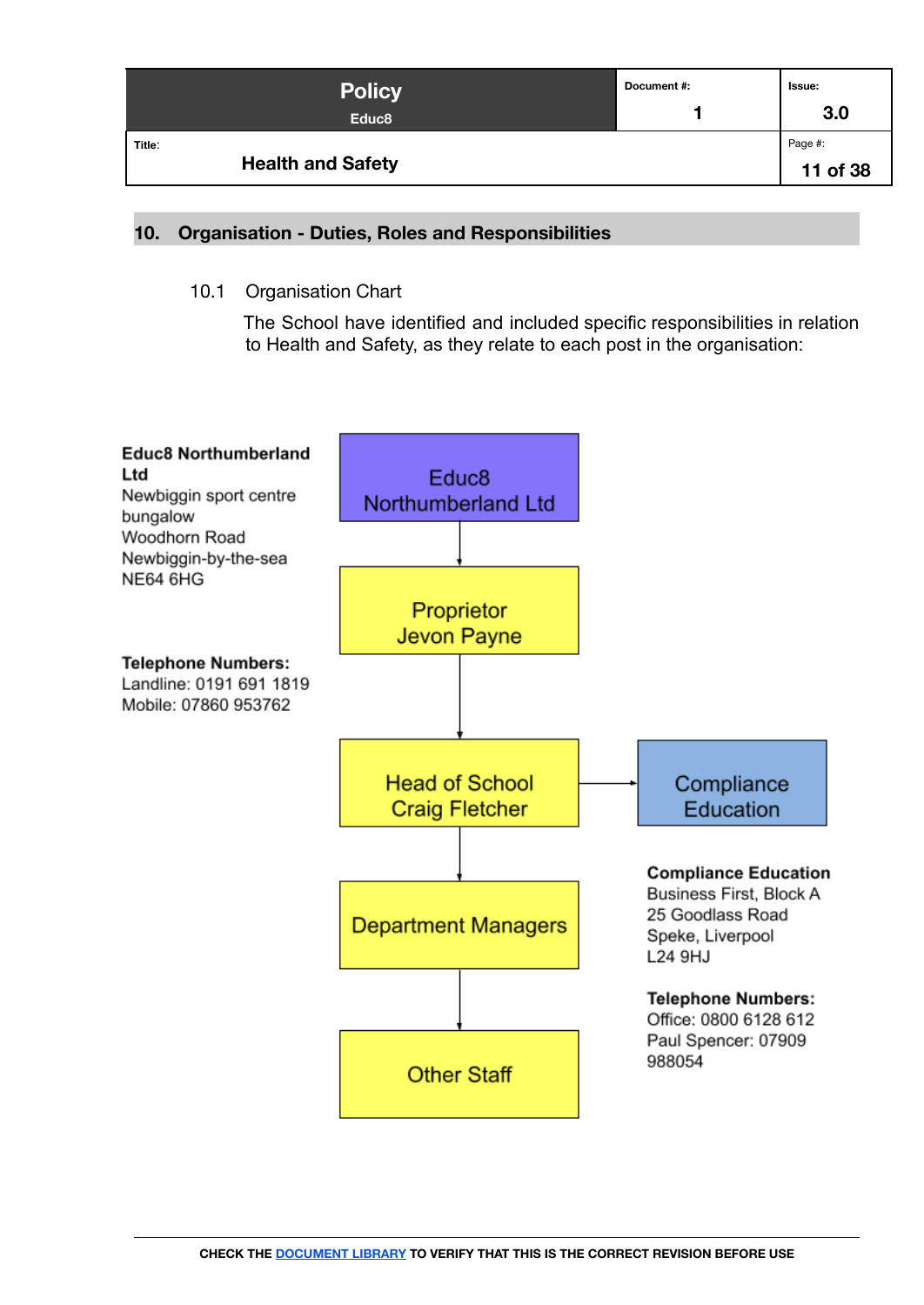| <b>Policy</b><br>Educ <sub>8</sub> | Document #: | Issue:<br>3.0       |
|------------------------------------|-------------|---------------------|
| Title:<br><b>Health and Safety</b> |             | Page #:<br>12 of 38 |

#### <span id="page-11-1"></span><span id="page-11-0"></span>10.2 Responsibilities

10.2.1 The Head of School & Executive Board

The Head of School and the Executive Board have ultimate responsibility for ensuring that the School fulfils its legal responsibilities, that Policy objectives are achieved, and that effective management is in place for the achievement of the policies concerned with health, safety and welfare. The Head of School, will also ensure that School policies are reviewed as appropriate, in order to secure continuing Compliance with existing policies, current legislation and any changes in the law. To these ends, they will ensure the allocation of the resources necessary to maintain sound and efficient Health and Safety arrangements.

# <span id="page-11-2"></span>10.2.2 Management Team (SLT)

The personnel appointed to these job roles are responsible for implementing this Health and Safety Policy on a day-to-day basis. This includes encouraging and assisting the School in reviewing and developing safety procedures and ensuring that established rules and safe working practices are adhered to. They must also ensure that employees are properly trained and receive the support they need to perform their duties. A summary of their duties is as follows:

- Ensure that necessary consideration is given at all times to the requirements of this Health and Safety Policy and, in particular, to the following:
	- Safe methods of working, also known as Safe Systems of Work.
	- Induction training including Health and Safety matters.
	- Welfare facilities.
	- Fire precautions.
	- Hazards arising from work activity.
	- Carrying out workplace inspections and advising, as and where necessary, on how to improve methods of working.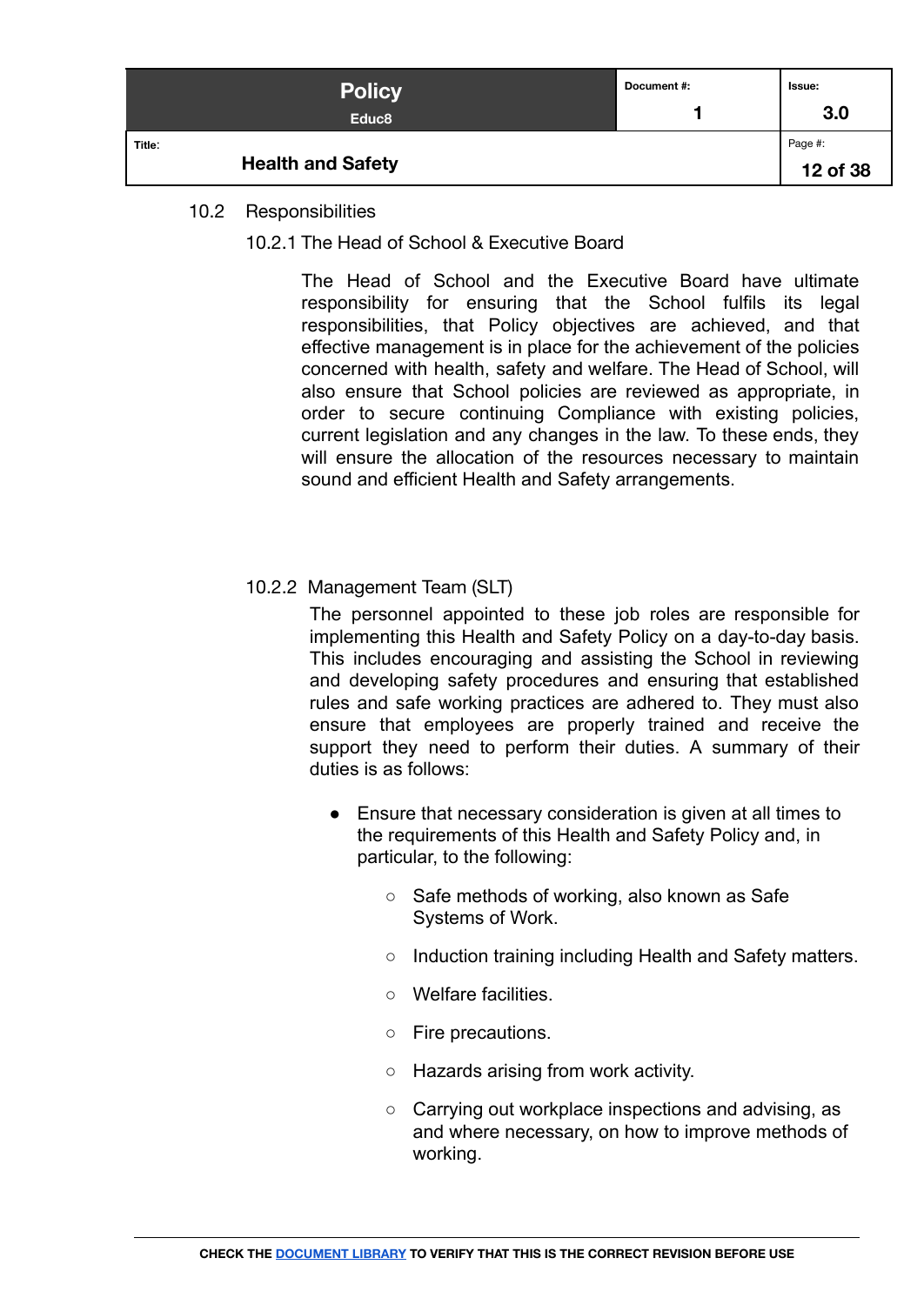| <b>Policy</b>                                                                                                                                                                                              | Document#: | Issue:   |
|------------------------------------------------------------------------------------------------------------------------------------------------------------------------------------------------------------|------------|----------|
| Educ <sub>8</sub>                                                                                                                                                                                          | 1          | 3.0      |
| Title:<br><b>Health and Safety</b>                                                                                                                                                                         |            | Page #:  |
| Investigating accidents and dangerous occurrences<br>$\circlearrowright$<br>and recommending means of preventing recurrence.                                                                               |            | 13 of 38 |
| Advising and assisting with safety training of<br>$\circ$<br>personnel.                                                                                                                                    |            |          |
| They know their own responsibilities for implementing this<br>Health and Safety Policy, as well as those of the employees<br>they are responsible for.                                                     |            |          |
| All accidents, incidents, near misses and dangerous<br>$\bullet$<br>occurrences are fully investigated and preventative actions<br>are recommended in close liaison with the Health and Safety<br>Advisor. |            |          |
| Documented safe systems of work are implemented and are<br>$\bullet$<br>adhered to.                                                                                                                        |            |          |
| They are aware of, and implement, all safe working practices<br>and procedures.                                                                                                                            |            |          |
| Ensuring that all necessary arrangements are made and<br>$\bullet$<br>maintained in respect of emergency plan(s) and procedures.                                                                           |            |          |
| Ensuring that all relevant statutory records are regularly<br>$\bullet$<br>maintained and inspected.                                                                                                       |            |          |
| Ensuring that all activities carried out by School employees<br>will not create a risk or hazard to anyone (either employees<br>or non-employees).                                                         |            |          |
| Ensuring, likewise, that no operation carried out by<br>$\bullet$<br>contractors will place employees, or members of the public,<br>at risk.                                                               |            |          |
| Ensuring that all employees are adequately trained and<br>$\bullet$<br>competent to carry out the work allotted to them without risk.                                                                      |            |          |
| Ensuring that, where Health and Safety training needs are<br>$\bullet$<br>identified, arrangements for training will be made as<br>appropriate.                                                            |            |          |
| Ensuring that all School procedures are adhered to at all<br>$\bullet$<br>times.                                                                                                                           |            |          |
|                                                                                                                                                                                                            |            |          |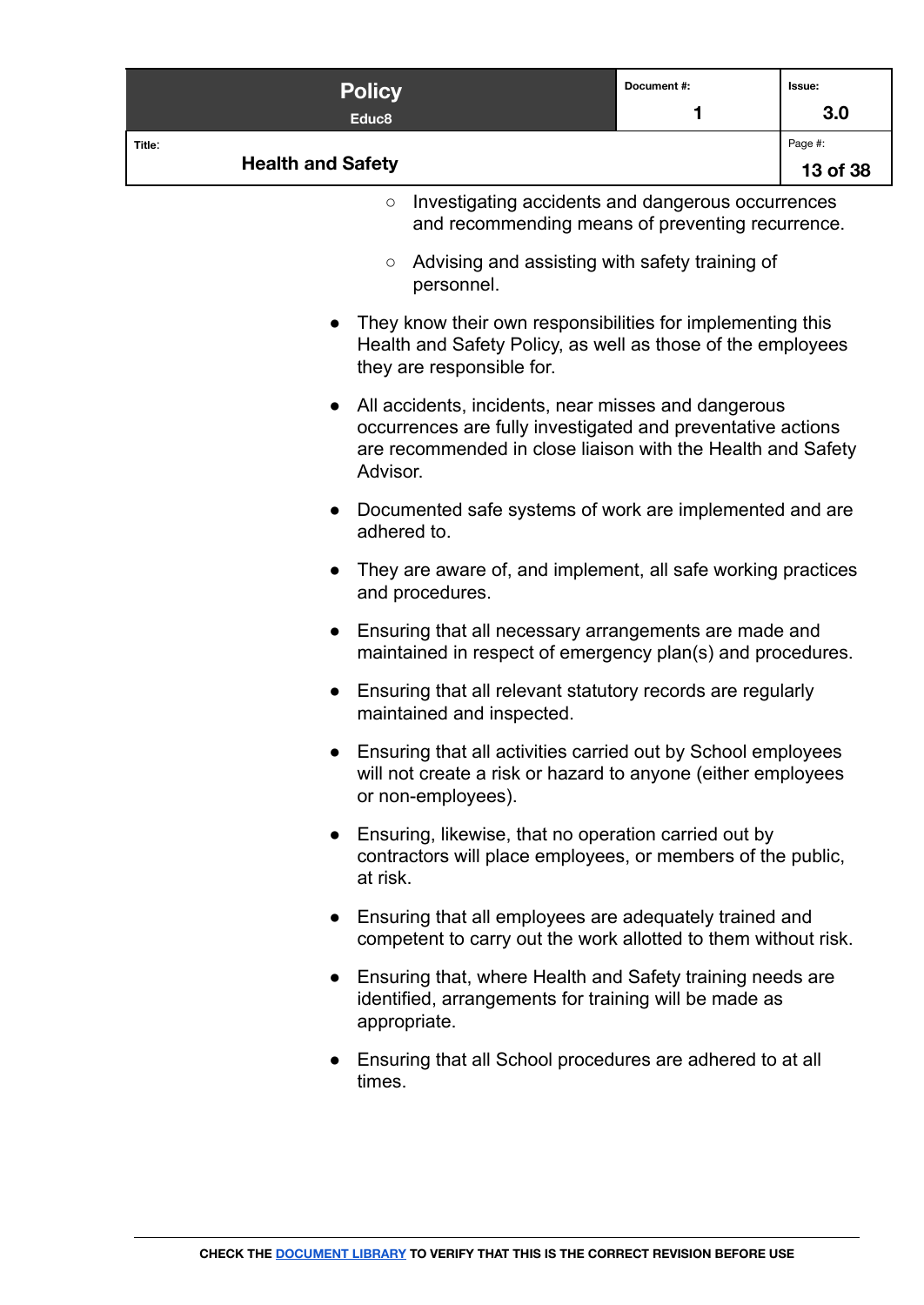| <b>Policy</b><br>Educ <sub>8</sub> | Document #: | Issue:<br>3.0 |
|------------------------------------|-------------|---------------|
| Title:                             |             | Page #:       |
| <b>Health and Safety</b>           |             | 14 of 38      |

#### <span id="page-13-0"></span>10.2.3 Health & Safety Advisor

The School has appointed Paul Spencer of Compliance Education as their Health and Safety Advisor and source of competent advice, to assist in undertaking the measures required to comply with the requirements and prohibitions imposed by or under the relevant statutory provisions.

The Health and Safety Advisor advises the School management team on the implementation of this Health and Safety Policy, established schedules and safe working practices, and providing employees with information about precautions in general.

The Health and Safety Advisor has the responsibility for the following:

- Ensuring the School is aware of statutory obligations and recommended Codes of Practice.
- Advising the School management team of their responsibilities for accident prevention and avoidance of Health and Safety hazards.
- Interpreting and keeping the School management team and Employees informed of new and developing legislation and other standards.
- Advising where improvements in Health and Safety standards or practices are appropriate.
- Regular health, safety, and housekeeping inspections which cover buildings, plant, equipment, services, and fire arrangements, to ensure conformity with regulations.
- Maintaining statutory safety records and making statutory safety returns, in addition to maintaining Health and Safety records required by the School.
- Advising on possible hazards when considering the introduction of new machinery, new materials, new processes, or changes to existing ones.
- Overseeing and reviewing accident investigations and assisting in preparing statistics to enable monitoring of Health and Safety performance.
- Identifying Health and Safety training needs and advising on suitable training programmes.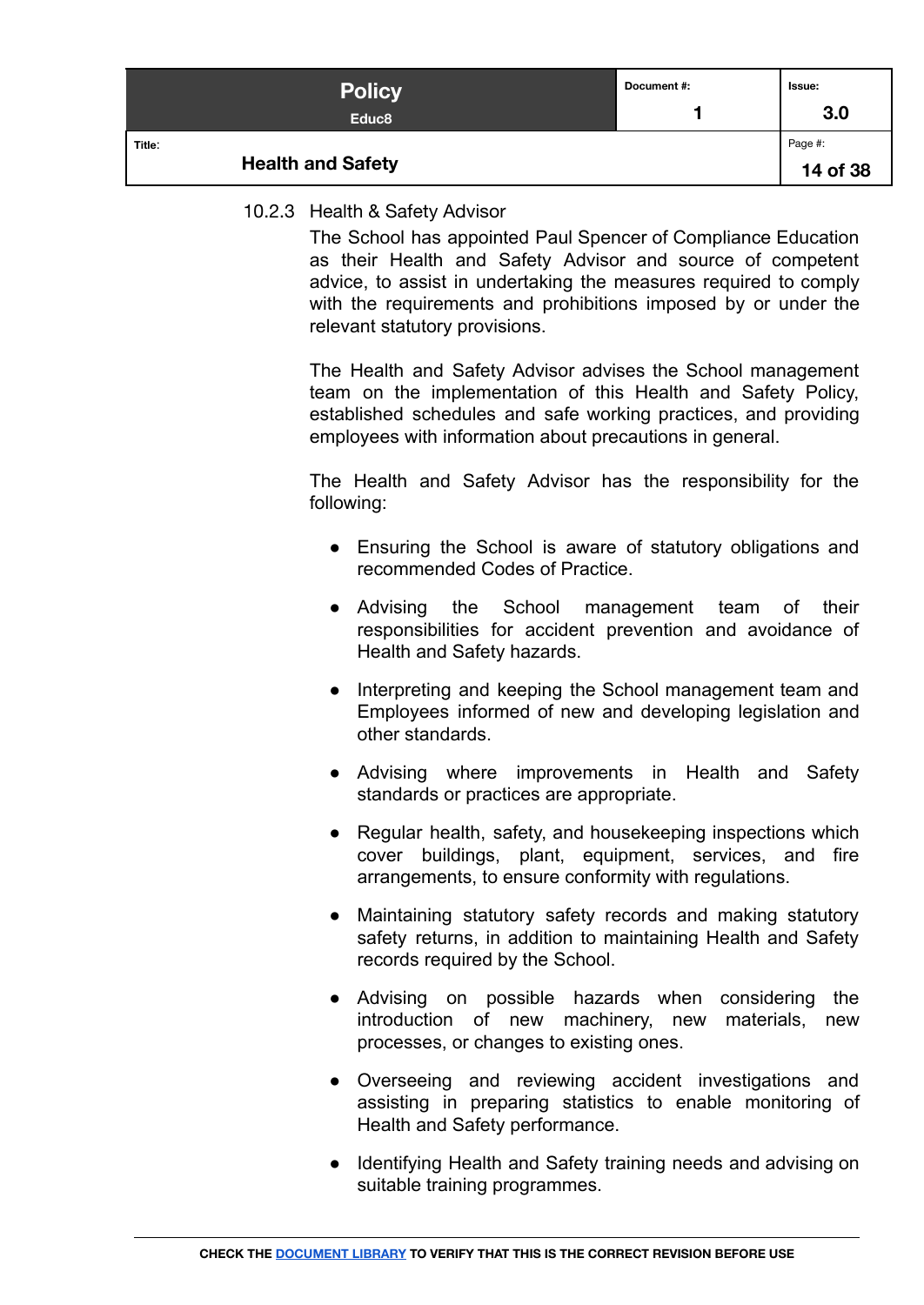| <b>Policy</b><br>Educ <sub>8</sub> | Document #: | lssue:<br>3.0       |
|------------------------------------|-------------|---------------------|
| Title:<br><b>Health and Safety</b> |             | Page #:<br>15 of 38 |

• The provision of guidance regarding first aid, fire safety, and emergency procedures as required, including the investigating and reporting of accidents under RIDDOR.

#### <span id="page-14-0"></span>10.2.4 Staff

All staff of the School will ensure that:

- They are fully conversant with this Health and Safety Policy.
- They co-operate with the School in meeting its statutory duties.
- They take reasonable care of themselves and others who may be affected by their acts or omissions.
- They do not intentionally or recklessly interfere with or misuse anything provided in the interest of Health and Safety.
- All accidents, incidents, near misses and dangerous occurrences are immediately reported verbally to their direct Supervisor or Line Manager.
- They are fully conversant with all emergency procedures applicable to the area in which they are working.
- All equipment provided for personal safety is used and maintained in a condition fit for that use, and any defects are reported immediately to their direct Supervisor or Line Manager.
- Where an employee identifies any condition which in his or her opinion is hazardous, the situation is immediately reported to their direct Supervisor or Line Manager verbally, by telephone or e-mail.
- During the course of their normal duties, they use equipment and facilities that are fit and proper for the intended purpose in a safe, correct manner, as provided within the following categories:
	- Arranged, provided and/or otherwise approved by the School.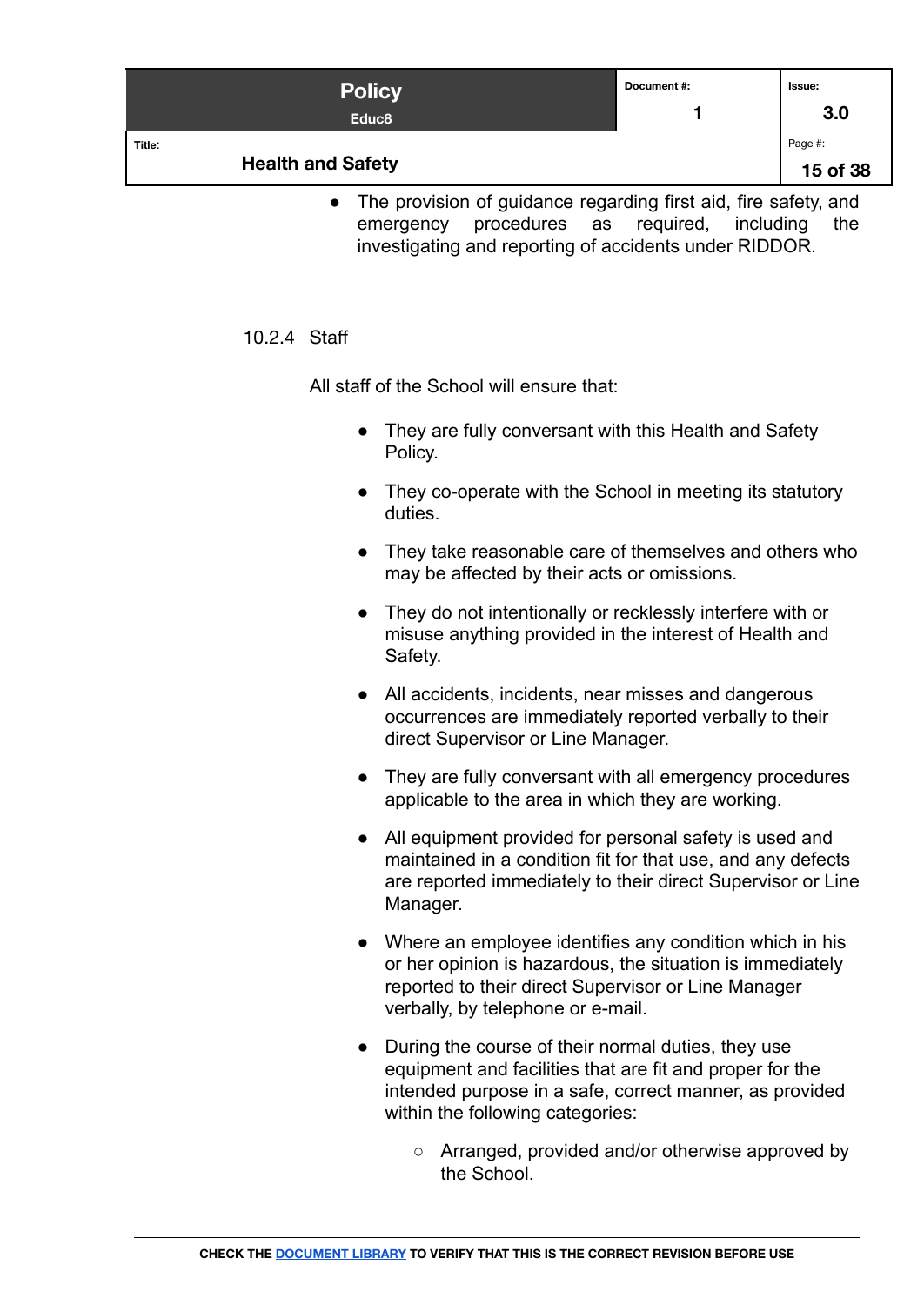|        | <b>Policy</b>            |                                                                                                                | Document#: | Issue:   |
|--------|--------------------------|----------------------------------------------------------------------------------------------------------------|------------|----------|
|        | Educ <sub>8</sub>        |                                                                                                                |            | 3.0      |
| Title: |                          |                                                                                                                |            | Page #:  |
|        | <b>Health and Safety</b> |                                                                                                                |            | 16 of 38 |
|        |                          | $\circ$ Provided by the Client or Contractor with specific<br>authorization that they may be used by employees |            |          |

- authorisation that they may be used by employees of the School.
- Provided for unrestricted use by members of the general public.

# <span id="page-15-0"></span>10.2.5 School-Appointed Contractor/Consultant

The School may require, from time-to-time, the services of Contractors/Consultants to undertake specialist or non-routine work activities which School employees are unable to undertake. All Contractors/Consultants appointed by the School must be able to provide auditable evidence of their competency.

A summary of their duties is as follows:

- Will be required to show that they have the necessary expertise and equipment to carry out the particular tasks they have been employed for.
- Will be required to ensure that their work is carried out in a safe manner and that their operatives have been given adequate training.
- Where a Contractor/Consultant is bringing 10 persons or more onto the School premises, they will be required to nominate a 'Safety Supervisor'. This person is required to liaise with the School management team and/or Compliance Education to ensure that all arrangements for safety, health and welfare are dealt with. The appointed Contractor/Consultant 'Safety Supervisor' will also be required to carefully monitor and supervise the personnel they are responsible for, ensuring Compliance with all relevant regulations and the requirements of the School Health and Safety Policy.
- Contractors/Consultants are reminded of their responsibilities, not only to their own employees, but also to all other contractors' employees and others who may be affected by their works, including members of the public.
- They must ensure that the School is provided with any information available that may affect Health and Safety on site.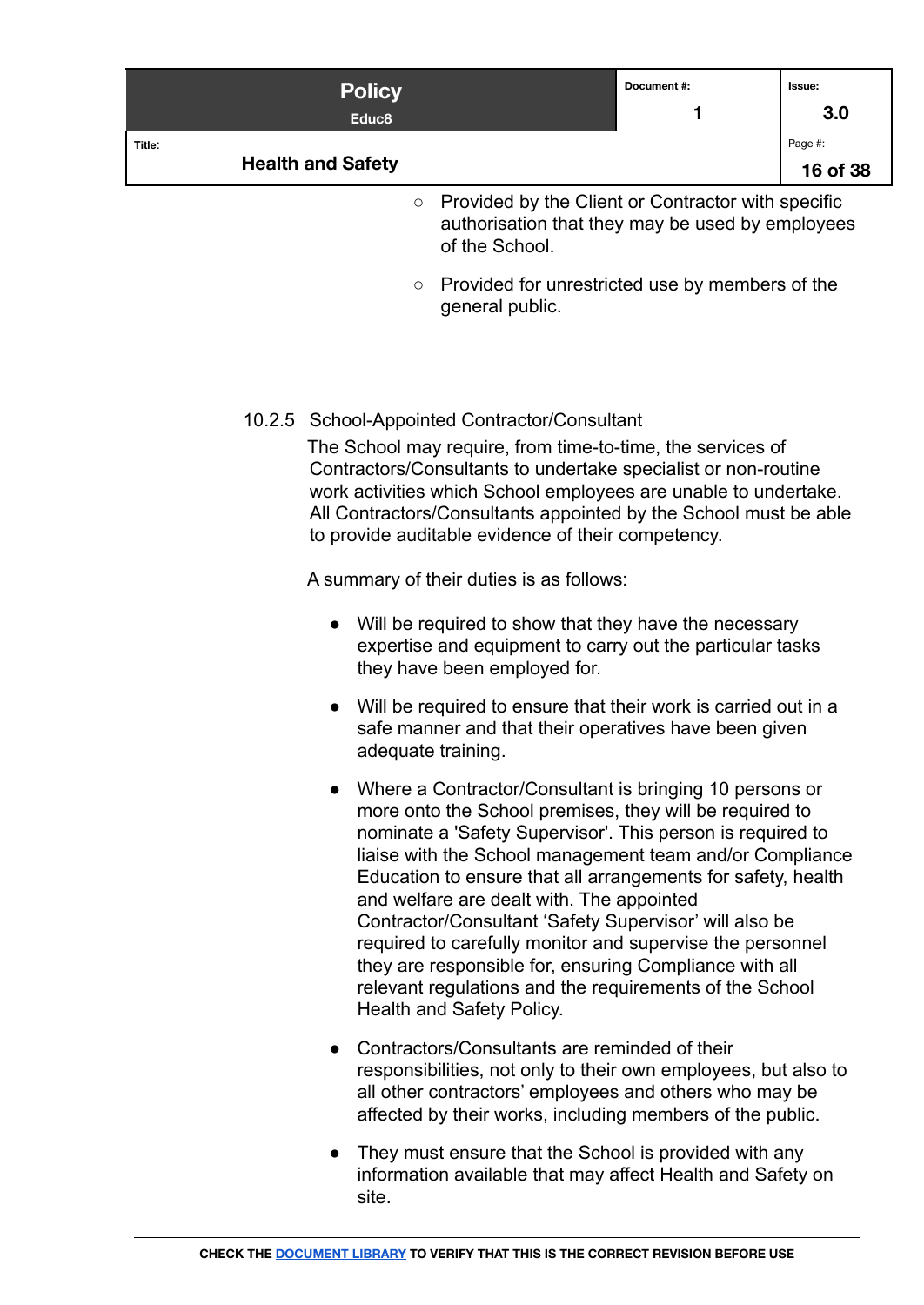|                                    | <b>Policy</b>                                                                                                                                                                                                                                                                                                                                                                                     | Document#: | Issue:              |
|------------------------------------|---------------------------------------------------------------------------------------------------------------------------------------------------------------------------------------------------------------------------------------------------------------------------------------------------------------------------------------------------------------------------------------------------|------------|---------------------|
|                                    | Educ8                                                                                                                                                                                                                                                                                                                                                                                             | 1          | 3.0                 |
| Title:<br><b>Health and Safety</b> |                                                                                                                                                                                                                                                                                                                                                                                                   |            | Page #:<br>17 of 38 |
|                                    | Where any works of a hazardous or dangerous nature are<br>contemplated, they must provide risk assessments and<br>discuss and agree the most suitable method of carrying out<br>the operation with the School prior to commencing work.                                                                                                                                                           |            |                     |
|                                    | All plant and equipment provided by the<br>Contractor/Consultant for use by their own personnel,<br>requiring regular inspection or testing, must be maintained<br>and tested as required. Copies of all necessary certificates<br>and registers must be available for review by the School.<br>Where weekly inspections are required, copies of<br>documentation must be provided to the School. |            |                     |
|                                    | Contractors/Consultants who will use any material or<br>substances likely to jeopardise the Health and Safety of<br>others must provide the School with specific risk<br>assessments (as required by Control of Substances<br>Hazardous to Health Regulations) that provide all necessary<br>and adequate safety measures.                                                                        |            |                     |
|                                    | Where equipment is to be used which is likely to exceed the<br>levels permitted by the Control of Noise at Work Regulations<br>2005, the Contractor/Consultant should inform the School in<br>order to ensure that adequate steps are taken to reduce<br>exposure to School employees and members of the public.                                                                                  |            |                     |
|                                    | Contractors/Consultants are requested to ensure that their<br>employees make proper use of any welfare facilities<br>provided by the School and that they cooperate fully with the<br>School management team.                                                                                                                                                                                     |            |                     |
|                                    | Contractors/Consultants are requested to ensure that all fire<br>precautions are taken while working on site, that designated<br>fire escape routes are kept clear at all times, that they<br>provide adequate fire equipment suitable to their tasks, and<br>that they cooperate fully with the site fire plan.                                                                                  |            |                     |
|                                    | Contractors/Consultants must inspect their working area at<br>the beginning of every shift to ensure that it is safe to<br>proceed with their task. They are responsible for briefing<br>their personnel on all safety issues on site and providing<br>documentary evidence to the School that this has taken<br>place.                                                                           |            |                     |

<span id="page-16-0"></span>10.2.6 Designated Responsibility Summary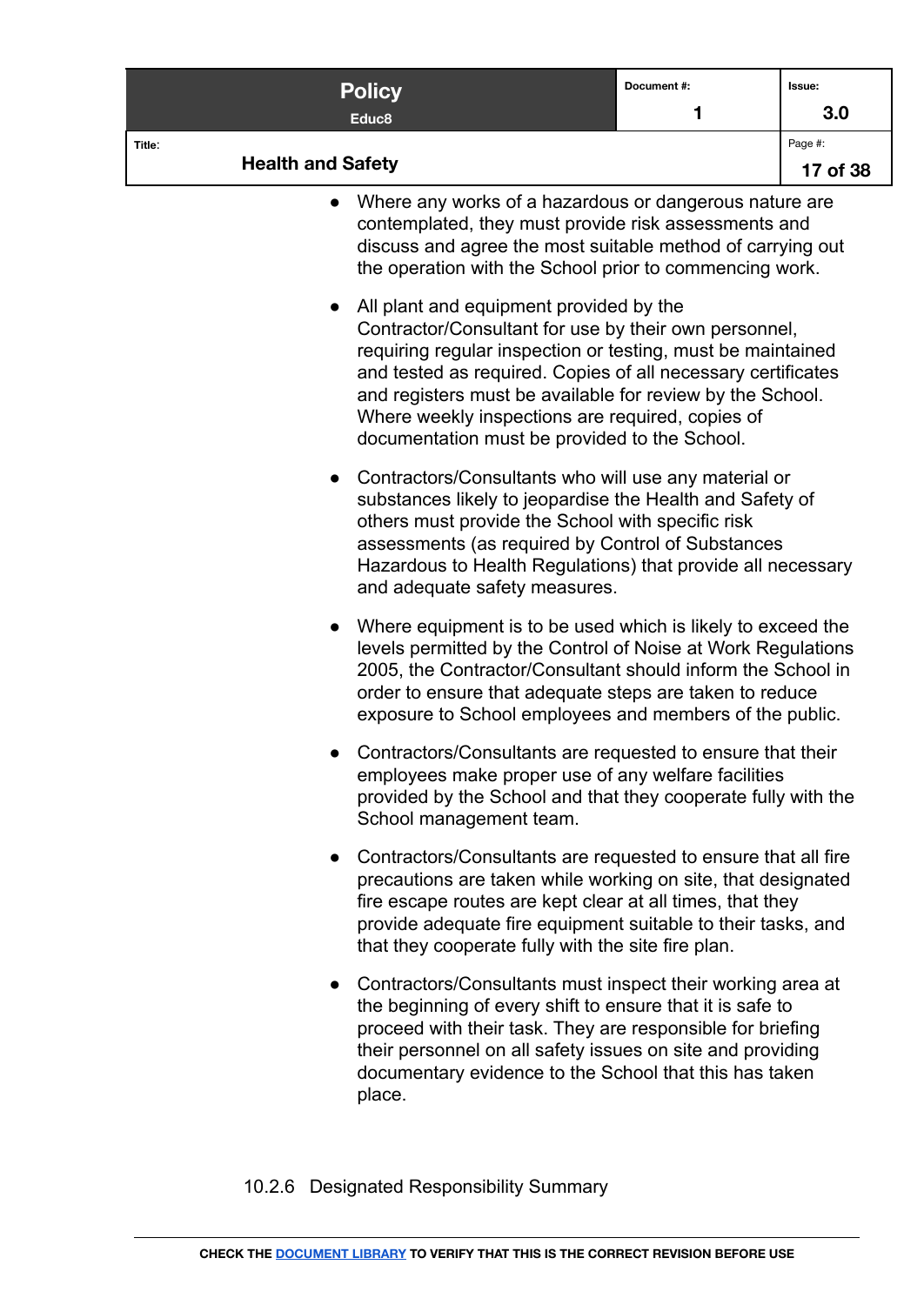| <b>Policy</b><br>Educ <sub>8</sub> | Document #: | Issue:<br>3.0       |
|------------------------------------|-------------|---------------------|
| Title:<br><b>Health and Safety</b> |             | Page #:<br>18 of 38 |

| <b>Topic</b>                                     | <b>Responsible Department</b>                           |
|--------------------------------------------------|---------------------------------------------------------|
| Health and Safety Policy review                  | Head of School and Executive Board Lead                 |
| Health and Safety administration                 | <b>Management Team</b>                                  |
| Facility administration                          | <b>Management Team</b>                                  |
| Health and Safety training                       | <b>Management Team</b>                                  |
| Premises risk assessments                        | Management Team, Employees<br>(supported by COMPLIANCE) |
| Work activity risk assessments                   | Management Team, Employees<br>(supported by COMPLIANCE) |
| Display screen equipment assessments             | Management Team, Employees<br>(supported by COMPLIANCE) |
| Manual handling assessments                      | Management Team, Employees<br>(supported by COMPLIANCE) |
| <b>COSHH</b> assessments                         | Management Team, Employees<br>(supported by COMPLIANCE) |
| Fire risk assessments                            | Management Team, Employees<br>(supported by COMPLIANCE) |
| Expectant/New mother risk assessments            | Management Team, Employees<br>(supported by COMPLIANCE) |
| Young Person risk assessments                    | Management Team, Employees<br>(supported by COMPLIANCE) |
| <b>First Aid</b>                                 | <b>Management Team</b>                                  |
| <b>Emergency Planning</b>                        | Management Team, Employees<br>(supported by COMPLIANCE) |
| <b>Vetting Contractor/Consultants</b>            | Management Team<br>(supported by COMPLIANCE)            |
| Monitoring of Health and Safety in the workplace | Management Team, Employees<br>(supported by COMPLIANCE) |
| Site inspections                                 | Management Team<br>(supported by COMPLIANCE)            |
| Audits                                           | Management Team<br>(supported by COMPLIANCE)            |
| Accident, Incident and Near Miss investigations  | Management Team<br>(supported by COMPLIANCE)            |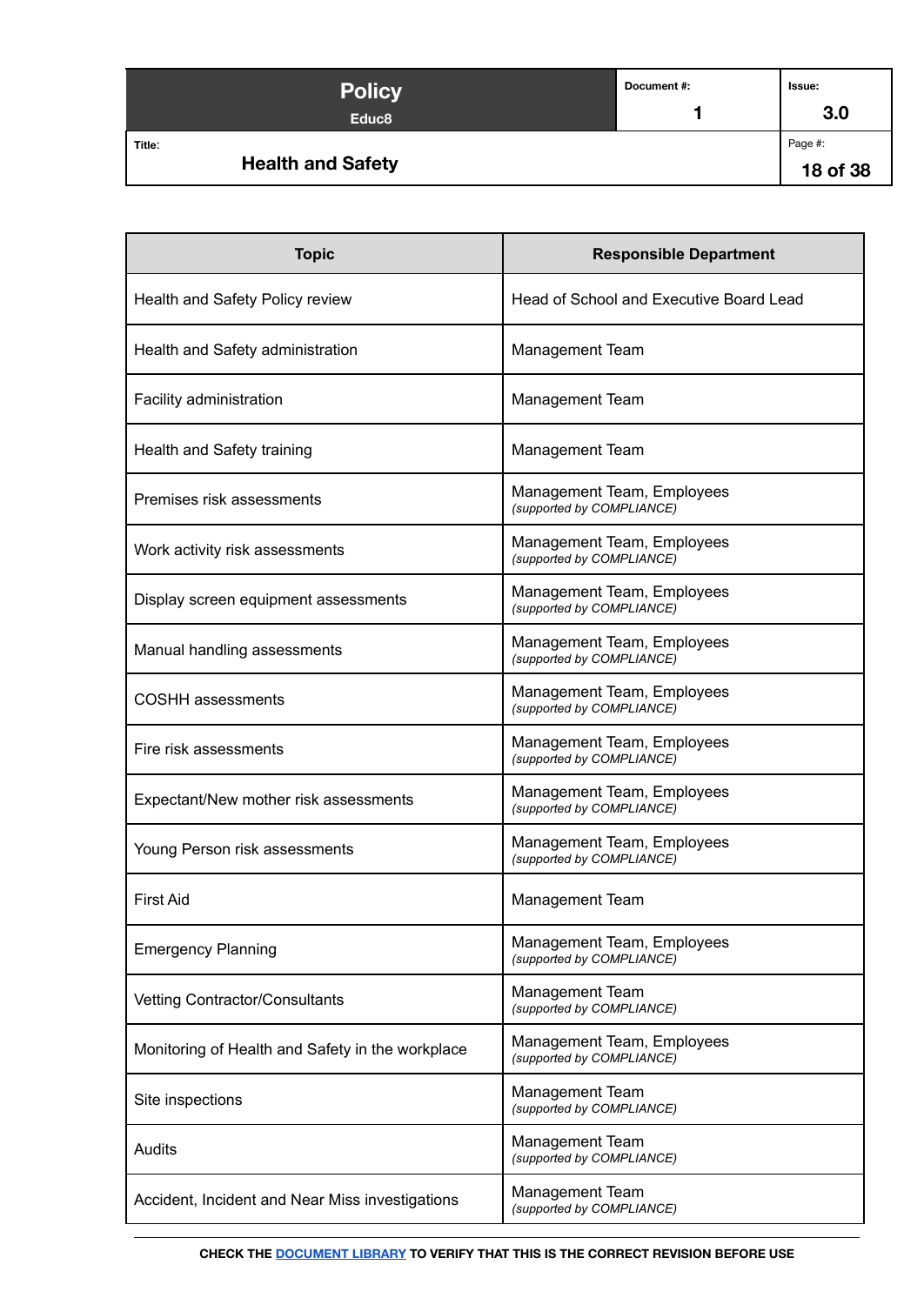| <b>Policy</b><br>Educ <sub>8</sub> | Document #: | lssue:<br>3.0       |
|------------------------------------|-------------|---------------------|
| Title:<br><b>Health and Safety</b> |             | Page #:<br>19 of 38 |

#### <span id="page-18-1"></span><span id="page-18-0"></span>**11. Management Arrangements**

#### <span id="page-18-2"></span>11.1 Visitors and Third Parties

#### 11.1.1 School premises

Visitors to the School premises may not be aware of the risks associated with the site, therefore all visitors must:

- Proceed, on arrival, to the reception/office area.
- Be made aware of the School requirements and rules for visitors.
- Be accompanied by the person they are visiting, who in turn is responsible for the visitor's safety and ensuring that visitors are aware of any hazardous process or situation they may be exposed to.

#### <span id="page-18-3"></span>11.1.2 Site locations/work areas/premises

Any visitors to work locations that are under the control of the School may not be aware of the risks associated with the site, therefore all visitors must:

- Have authorisation from a School representative to be in the work area.
- Comply with the site rules that are communicated on arrival.
- Adhere to any designated traffic/pedestrian routes.
- Stay within the site area they have been nominated or instructed to visit.

# <span id="page-18-4"></span>11.2 Safety Training

Preventing accidents and ill health caused by work is a key priority for everyone at the School. The Governors recognise that competent employees are valuable and that providing Health and Safety information and training helps them to:

● Ensure their employees are not injured or made ill by the work they carry out.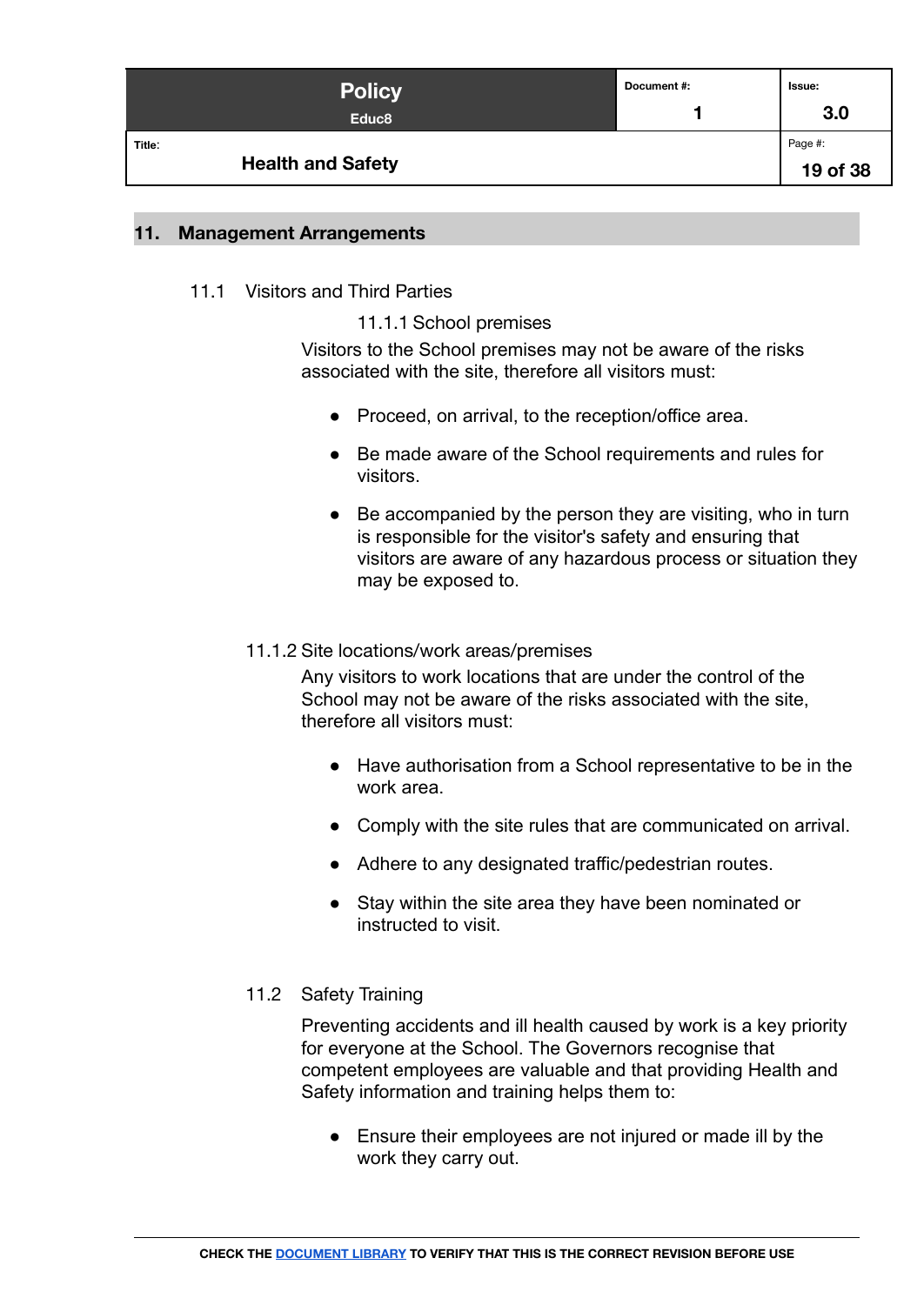| <b>Policy</b><br>Educ <sub>8</sub> | Document #: | Issue:<br>3.0       |
|------------------------------------|-------------|---------------------|
| Title:<br><b>Health and Safety</b> |             | Page #:<br>20 of 38 |

- Develop a positive Health and Safety culture, where safe and healthy working becomes second nature to everyone.
- Find out how Health and Safety could be managed better.
- Meet legislative requirements.

Members of the Management Team will be provided with all relevant additional training, which will enable them to undertake the Health and Safety responsibilities that have been allocated to them. Members of the Management Team will be responsible for ensuring that the School and all its employees maintain the ethos of continual improvement in Health and Safety standards and culture.

A work-based competency matrix will be established for all employees of the School. This matrix will provide the Management Team with sufficient information to create a rolling Employee Training and Development plan. The competency matrix will include any identified re-training or refresher dates and will be reviewed on an annual basis, as a minimum, by a nominated member of the Management Team, assisted if required, by the appointed Health and Safety Advisor.

An annual training plan will be established following the review of the employee competency matrix. The plan will include both internal and external training requirements. Specialist training, both operational and required by legislation, will be included.

Records of all training will be included on the competency matrix and copies of attained certification kept on employee personnel files.

#### <span id="page-19-0"></span>11.3 Lone Working

The School endeavours to avoid lone working whenever possible. However, the Management Team is aware that employees may be required to work alone at either the School premises or when visiting/working at clients' premises. The School recognises and accepts that it is essential that employees remain safe at all times whilst working on its behalf. Employees are provided (where appropriate) with a mobile telephone (or they can use their own) which will enable communications between them and their appointed member of the School Management Team.

All employees must: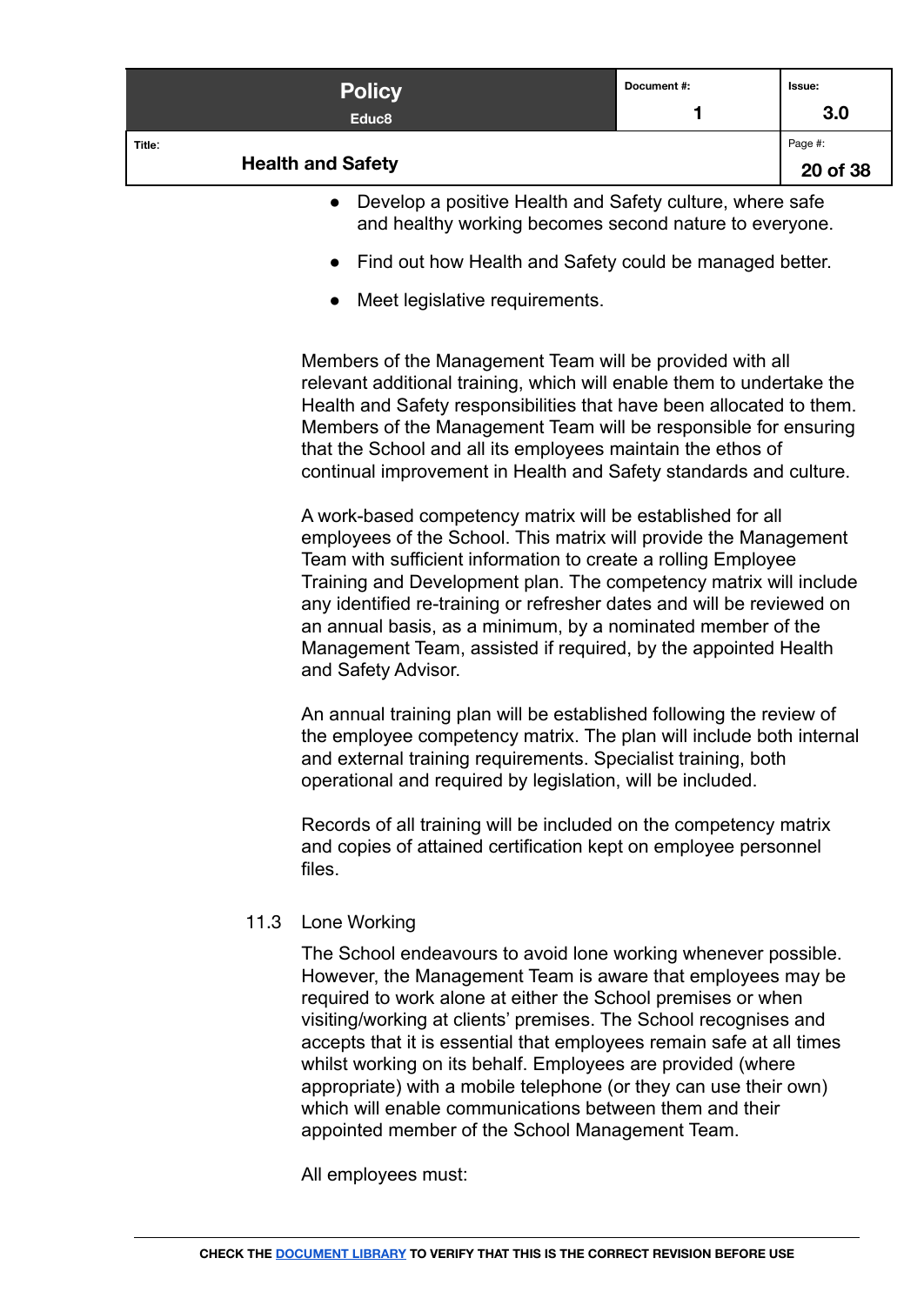|        | <b>Policy</b>                                                                                                                                                                                                                                                              | Document #: | Issue:   |
|--------|----------------------------------------------------------------------------------------------------------------------------------------------------------------------------------------------------------------------------------------------------------------------------|-------------|----------|
|        | Educ <sub>8</sub>                                                                                                                                                                                                                                                          | 1           | 3.0      |
| Title: |                                                                                                                                                                                                                                                                            |             | Page #:  |
|        | <b>Health and Safety</b>                                                                                                                                                                                                                                                   |             | 21 of 38 |
|        | Ensure they have read and understood any specific risk<br>$\bullet$<br>assessments, inclusive of the 1-10 Lone Working<br><b>Policy</b> , that have been compiled for the activity they are<br>working on.                                                                 |             |          |
|        | Ensure they adhere to any systems developed for their<br>$\bullet$<br>protection while working alone.                                                                                                                                                                      |             |          |
|        | Take personal responsibility for sharing information regarding<br>$\bullet$<br>their whereabouts (time out, location being visited, contact<br>details, expected time of return).                                                                                          |             |          |
|        | Report any incidents concerning lone working to enable<br>$\bullet$<br>systems to be reviewed and revised.                                                                                                                                                                 |             |          |
|        | If not returning to the School base at the end of the last visit,<br>$\bullet$<br>notify their appointed member of the School Management<br>Team to inform them that they have left their client/location<br>and they are okay (or otherwise).                             |             |          |
| 11.4   | Refusal to Work on the Grounds of Health and Safety                                                                                                                                                                                                                        |             |          |
|        | The School will take all reasonable measures to ensure that those<br>persons covered by this process (employees, self-employed,<br>contractors/consultants) are aware that their continued employment<br>will not be affected in the event of any invoking of this policy. |             |          |
|        | The School will take all reasonable measures to prevent, so far as it<br>is reasonably practical, any invocation placed on any person by this<br>Policy by planning safe working conditions and taking all factors<br>into account.                                        |             |          |
|        | Employees, self-employed and contractors/consultants of the<br>School will at all times exercise diligence in monitoring their safe<br>working environment for themselves and other persons in the<br>working area.                                                        |             |          |
|        | It is a condition that all employees, self-employed and<br>contractors/consultants shall comply with the following;<br>If any situation arises which an employee believes will or has<br>resulted in an unsafe working environment for some or all, they                   |             |          |

<span id="page-20-0"></span>must bring their concern to the attention of their direct supervisor, so it can be investigated and resolved to an acceptable conclusion, if possible.

● The employee must clearly describe what the concerns or issues actually are.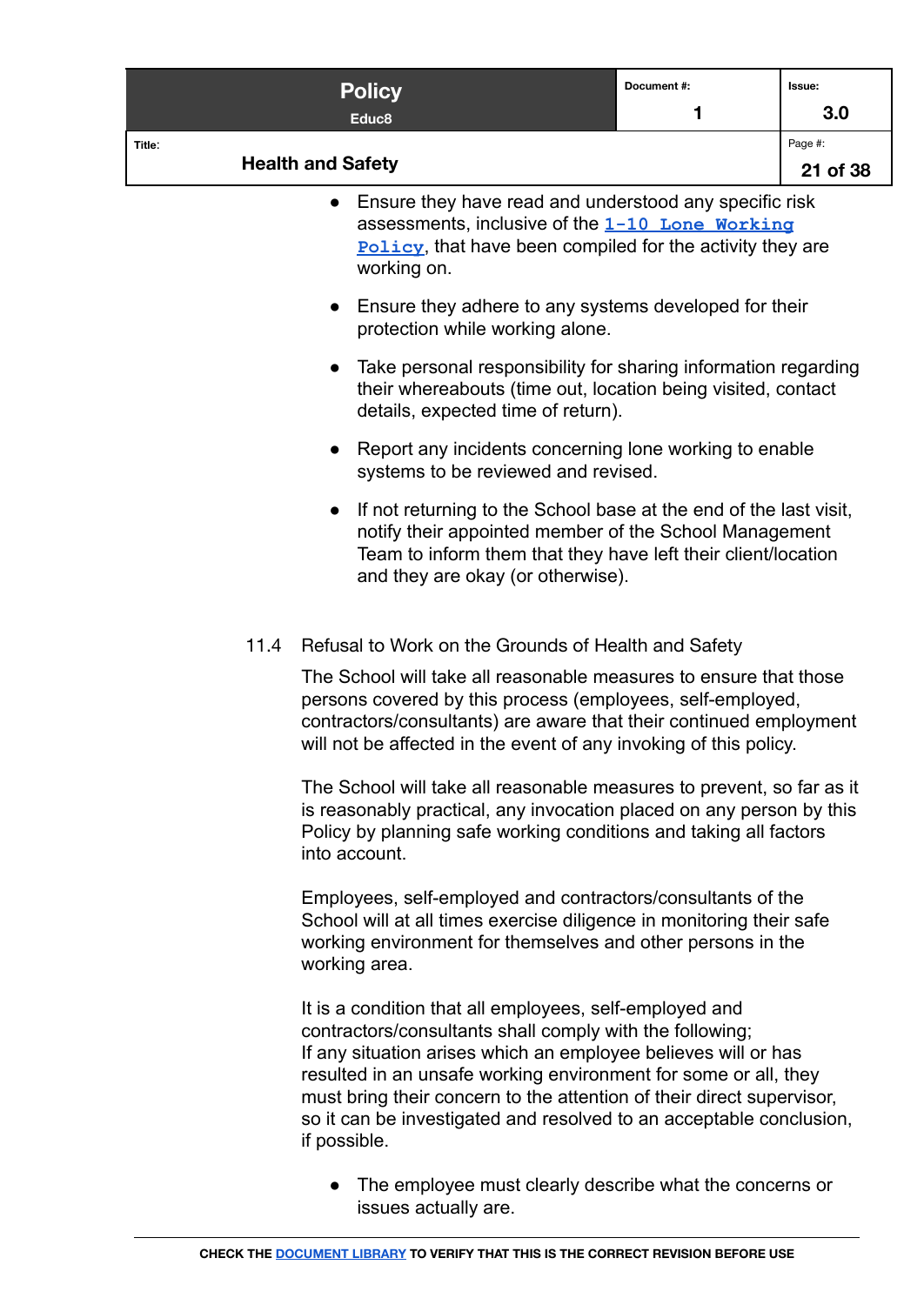<span id="page-21-0"></span>

|        | <b>Policy</b>                                                                                                                                                                                                                                                                                                                                                                                   | Document#:<br>1 | Issue:              |
|--------|-------------------------------------------------------------------------------------------------------------------------------------------------------------------------------------------------------------------------------------------------------------------------------------------------------------------------------------------------------------------------------------------------|-----------------|---------------------|
|        | Educ <sub>8</sub>                                                                                                                                                                                                                                                                                                                                                                               |                 | 3.0                 |
| Title: | <b>Health and Safety</b>                                                                                                                                                                                                                                                                                                                                                                        |                 | Page #:<br>22 of 38 |
|        | If a member of the School Management Team cannot be<br>$\bullet$<br>immediately contacted the relevant work should stop.                                                                                                                                                                                                                                                                        |                 |                     |
|        | The most senior member of staff will check that there are no<br>$\bullet$<br>instructions or information available to resolve the issue.                                                                                                                                                                                                                                                        |                 |                     |
|        | If the member of the School Management Team does not<br>$\bullet$<br>support the concern, a 'second opinion' is to be sought to<br>either verify the findings or support the concerns.                                                                                                                                                                                                          |                 |                     |
|        | Providing the concern is genuine, even if it is ultimately seen<br>$\bullet$<br>to be unfounded, the employee will not be the subject of any<br>detrimental action by the School.                                                                                                                                                                                                               |                 |                     |
|        | If required the Schools health and safety advisor should be<br>referred to for guidance.                                                                                                                                                                                                                                                                                                        |                 |                     |
| 11.5   | Accident, Incident and Near Miss Reporting                                                                                                                                                                                                                                                                                                                                                      |                 |                     |
|        | Accidents (no matter how minor an injury may be), incidents, and<br>near misses will be included in the accident book located at the<br>School premises.                                                                                                                                                                                                                                        |                 |                     |
|        | All accidents are recorded using a F0035HR Accident Report<br>Form. Incidents and near misses should be recorded using<br>FOO31HS General Incident Form. Further guidelines for<br>reporting accidents within the work setting are described within $1 - 5$<br>First Aid at Work                                                                                                                |                 |                     |
|        | An appropriate investigation of any accident, incident or near miss<br>will be carried out by a member of the School Management Team,<br>assisted by the appointed Health & Safety Advisor, if required. The<br>investigation will establish the actual or underlying cause of the<br>incident and will enable the School to instigate additional control<br>measures to prevent re-occurrence. |                 |                     |
|        | The School recognises and accepts the legal duties placed upon<br>them by the Reporting of Injuries, Diseases and Dangerous<br>Occurrences Regulations 2013 that require them to report and<br>record some work-related accidents by the quickest means<br>possible.                                                                                                                            |                 |                     |

Incapacitation means that the worker is absent or is unable to do work that they would reasonably be expected to do as part of their normal work.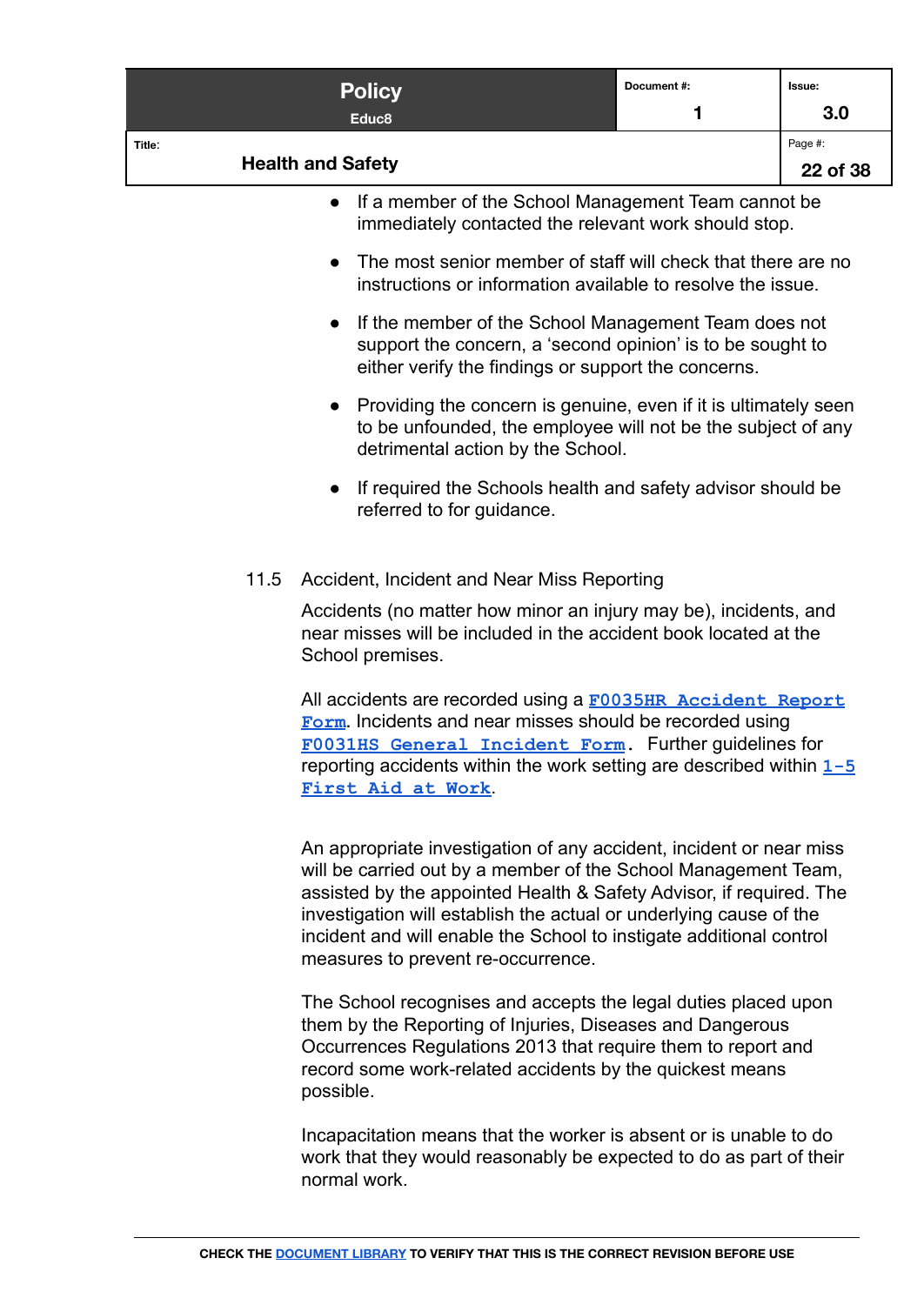| <b>Policy</b><br>Educ <sub>8</sub> | Document #: | Issue:<br>3.0       |
|------------------------------------|-------------|---------------------|
| Title:<br><b>Health and Safety</b> |             | Page #:<br>23 of 38 |

The School has a responsibility to still maintain records of over-three day-injuries. The accident book entry will be used as the mechanism for capturing this data.

The deadline by which the over-seven-day injury must be reported has also increased to fifteen days from the day of the accident.

The reporting of accidents and incidents will assist the school in the monitoring of trends to assist in the overall reduction and re-occurrence of said accidents/ incidents.

The School will report:

- deaths;
- specified injuries;
- over-7-day injuries where an employee or self-employed person is away from work or unable to perform their normal work duties for more than 7 consecutive days;
- non-fatal accidents to non-workers (e.g. members of the public)
- certain occupational diseases:
- $\bullet$  dangerous occurrences  $-$  where something happens that does not result in an injury, but could have done;

If an accident has occurred in a work situation then a member of the Management Team will contact the Health and Safety Advisor to discuss the necessary course of action. Relevant accidents/incidents will be reported online via the Health and Safety Executive website.

#### <span id="page-22-0"></span>11.6 The Workplace (Health, Safety & Welfare) Regulations 1992

The Management Team ensures that the School premises meet the health, safety and welfare needs of all its employees, contractors, members of the public and people with disabilities. Due consideration has been given to the working environment, ensuring it is adequate in respect of ventilation, working temperature, lighting, cleaning materials, traffic routes, falling objects, translucent doors, general welfare, toilets, washing facilities, drinking water and eating facilities.

Welfare facilities are provided by the client when employees are required to work away from the School premises. When these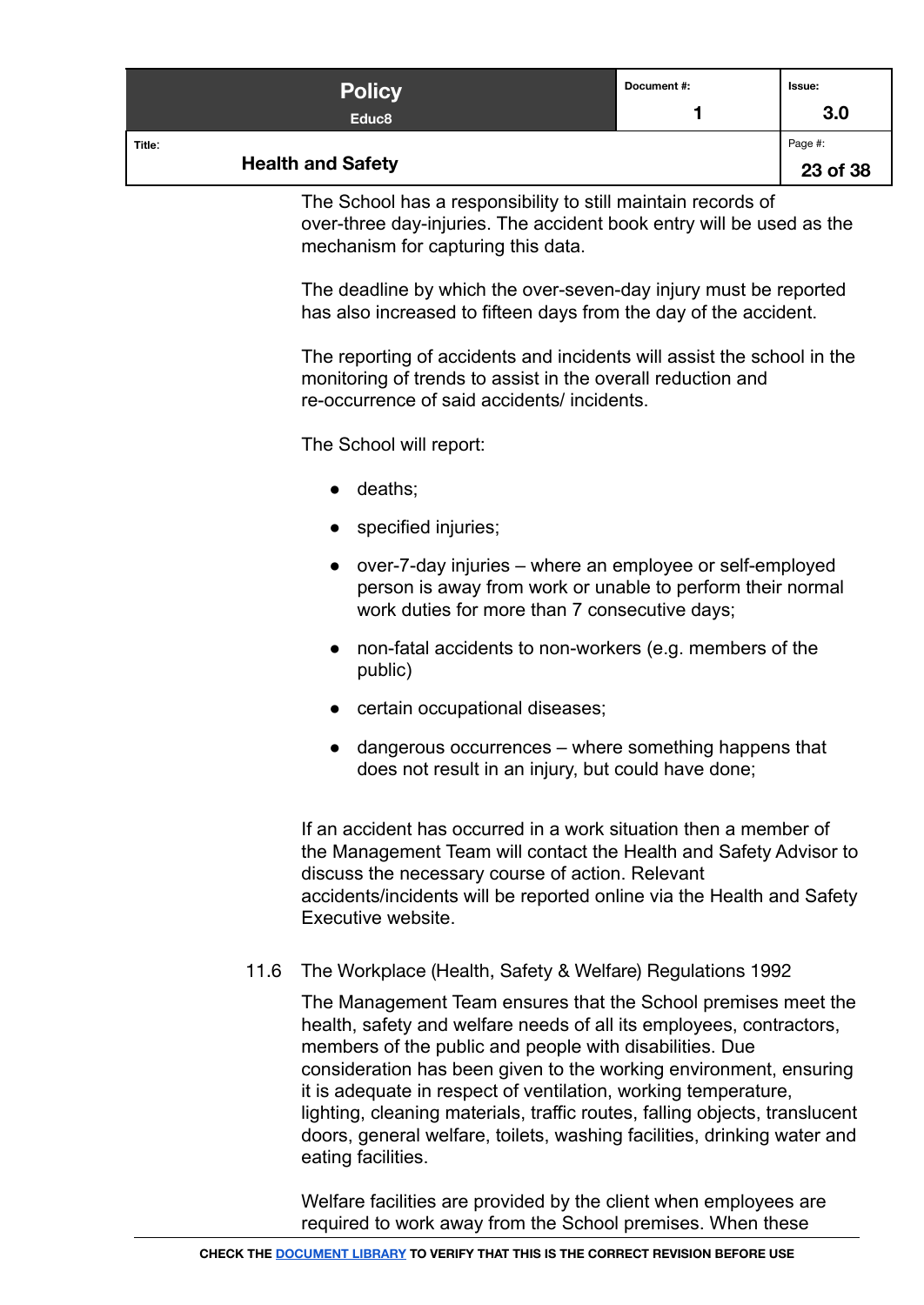|        | <b>Policy</b><br>Educ <sub>8</sub>                            | Document#: | Issue:<br>3.0       |
|--------|---------------------------------------------------------------|------------|---------------------|
| Title: | <b>Health and Safety</b>                                      |            | Page #:<br>24 of 38 |
|        | facilities are not available, the Management Team ensure that |            |                     |

facilities are not available, the Management Team ensure that suitable provision is made by either utilising facilities that are readily available to the public (where works are being completed within a 10 hour period) or a purpose-built mobile oasis unit comprising of sufficient number of toilet and washing facilities (where works are expected to exceed 10 hours).

# <span id="page-23-0"></span>11.7 The Manual Handling Operations Regulations 1992

The School is aware of the requirements placed upon it by the regulations. In order to meet these legislative requirements and to protect those employees who may be affected by manual handling activity, the School will:

- So far as is reasonably practicable avoid the need for hazardous manual handling.
- Conduct a suitable risk assessment (see **[1-2 Risk](https://docs.google.com/document/d/1K8vk6PxRGoRL2LBITbachAGi_xuSEeMJ-MmXeO61NUc/edit#) [Assessment](https://docs.google.com/document/d/1K8vk6PxRGoRL2LBITbachAGi_xuSEeMJ-MmXeO61NUc/edit#)**) for any hazardous manual handling that cannot be avoided.
- So far as is reasonably practicable reduce the risk of injury from hazardous manual handling.
- Provide manual handling training were appropriate.

Manual handling risk assessments will be conducted by the Management Team, assisted by the Health and Safety Advisor, and will take into account:

- $\bullet$  The task being completed and how the risk(s) can be reduced.
- The individual(s) conducting the task and any training requirement.
- The load involved in the activity and any method that could be used to reduce it to a more manageable size.
- The work environment where the activity will take place.

Employees of the School are made aware of their responsibilities and duties during the induction process and via a manual handling guidance document. All employees will:

● Follow any implemented safe systems of work.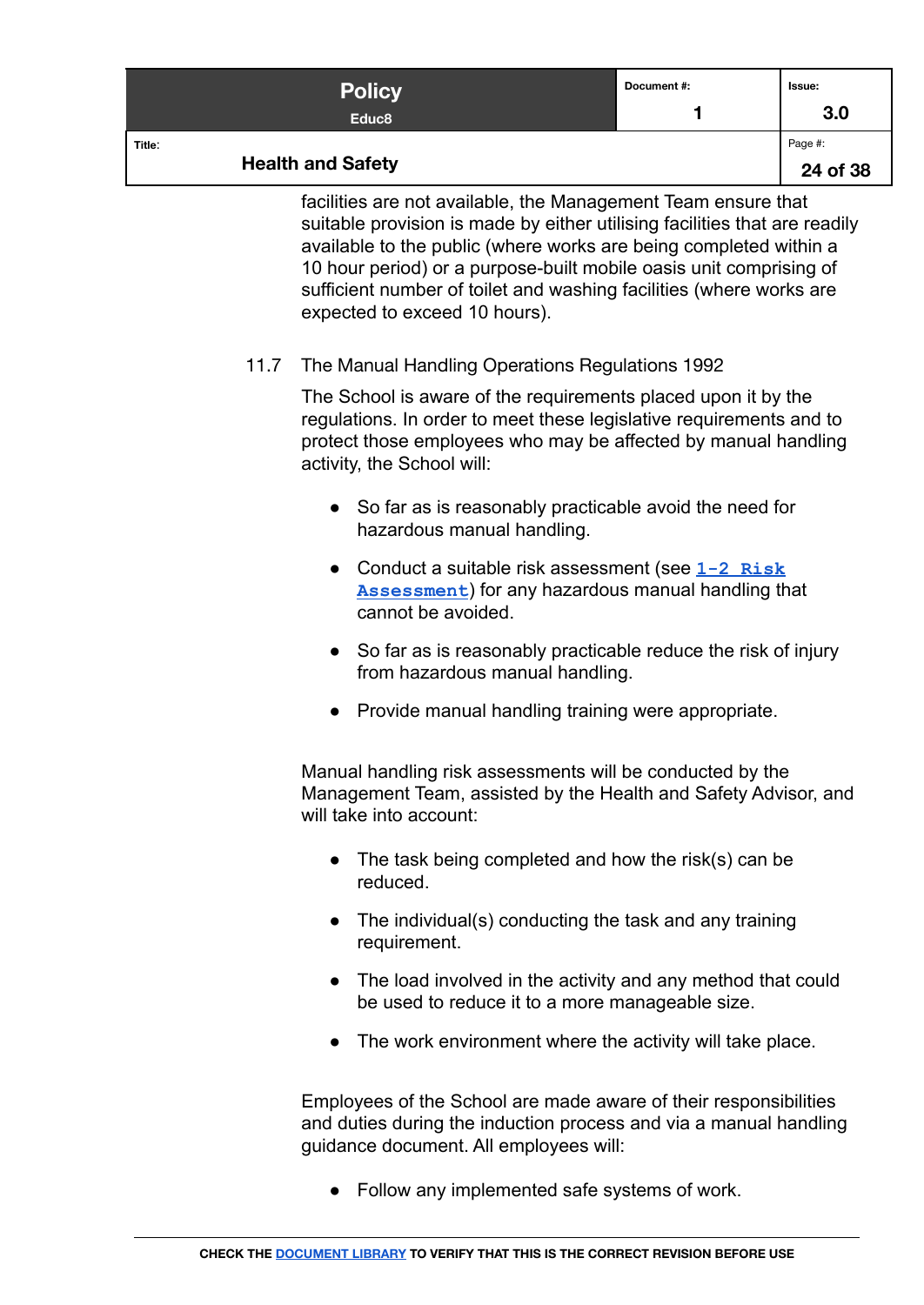<span id="page-24-0"></span>

|        | <b>Policy</b>                                                                                                                                                                                                                                                                                                                                                                                                                                                                                                                                                                                                                                                                                                                                                                                                                                                  | Document #: | Issue:   |
|--------|----------------------------------------------------------------------------------------------------------------------------------------------------------------------------------------------------------------------------------------------------------------------------------------------------------------------------------------------------------------------------------------------------------------------------------------------------------------------------------------------------------------------------------------------------------------------------------------------------------------------------------------------------------------------------------------------------------------------------------------------------------------------------------------------------------------------------------------------------------------|-------------|----------|
|        | Educ <sub>8</sub>                                                                                                                                                                                                                                                                                                                                                                                                                                                                                                                                                                                                                                                                                                                                                                                                                                              |             | 3.0      |
| Title: | <b>Health and Safety</b>                                                                                                                                                                                                                                                                                                                                                                                                                                                                                                                                                                                                                                                                                                                                                                                                                                       |             | Page #:  |
|        |                                                                                                                                                                                                                                                                                                                                                                                                                                                                                                                                                                                                                                                                                                                                                                                                                                                                |             | 25 of 38 |
|        | Use any supplied equipment in the manner they have been<br>$\bullet$<br>trained to do.                                                                                                                                                                                                                                                                                                                                                                                                                                                                                                                                                                                                                                                                                                                                                                         |             |          |
|        | Cooperate with the School on Health and Safety matters.                                                                                                                                                                                                                                                                                                                                                                                                                                                                                                                                                                                                                                                                                                                                                                                                        |             |          |
|        | Tell their line manager/supervisor if they identify hazardous<br>$\bullet$<br>handling activities.                                                                                                                                                                                                                                                                                                                                                                                                                                                                                                                                                                                                                                                                                                                                                             |             |          |
|        | Make sure that their work activities do not put others at risk.                                                                                                                                                                                                                                                                                                                                                                                                                                                                                                                                                                                                                                                                                                                                                                                                |             |          |
|        | 11.8 The Health and Safety (Display Screen Equipment) Regulations<br>1992                                                                                                                                                                                                                                                                                                                                                                                                                                                                                                                                                                                                                                                                                                                                                                                      |             |          |
|        | Employees who use display screen equipment, e.g., PC/laptop<br>users, are required to complete a F0079HS Workstation Risk<br><b>Assessment Form</b> annually. Completed forms are reviewed by<br>the Management Team, assisted by the Health and Safety Advisor,<br>and any issues or queries will be discussed with the DSE user. The<br>assessments will consider factors such as the workstation set-up,<br>equipment (chair, keyboard, screen, etc.), the environment (lighting,<br>heating, etc.), and types of work being completed.<br>The School will ensure that free eye/eyesight testing and correction<br>is available for those employees identified as using DSE.<br>The Management Team ensure that all relevant training and<br>information is provided to an employee to enable them to undertake<br>the work involving DSE in a safe manner. |             |          |
|        | 11.9 The Health and Safety (Consultation with Employees) Regulations<br>1996                                                                                                                                                                                                                                                                                                                                                                                                                                                                                                                                                                                                                                                                                                                                                                                   |             |          |
|        | The Management Team recognise that having, and maintaining, a<br>mechanism for communicating relevant Health and Safety<br>information is important in establishing an on-going positive Health<br>and Safety culture. To this end, the School will consult with<br>employees or their representatives on the following:                                                                                                                                                                                                                                                                                                                                                                                                                                                                                                                                       |             |          |
|        | The introduction of any work activity or issue which may<br>$\bullet$<br>substantially affect their Health and Safety at work, for<br>example the introduction of new equipment or new systems<br>of work.                                                                                                                                                                                                                                                                                                                                                                                                                                                                                                                                                                                                                                                     |             |          |

- <span id="page-24-1"></span>● The contact details of the person nominated as the School competent person with regards to Health and Safety.
- Information on the risks and dangers arising from the work activities, measures implemented to reduce or omit these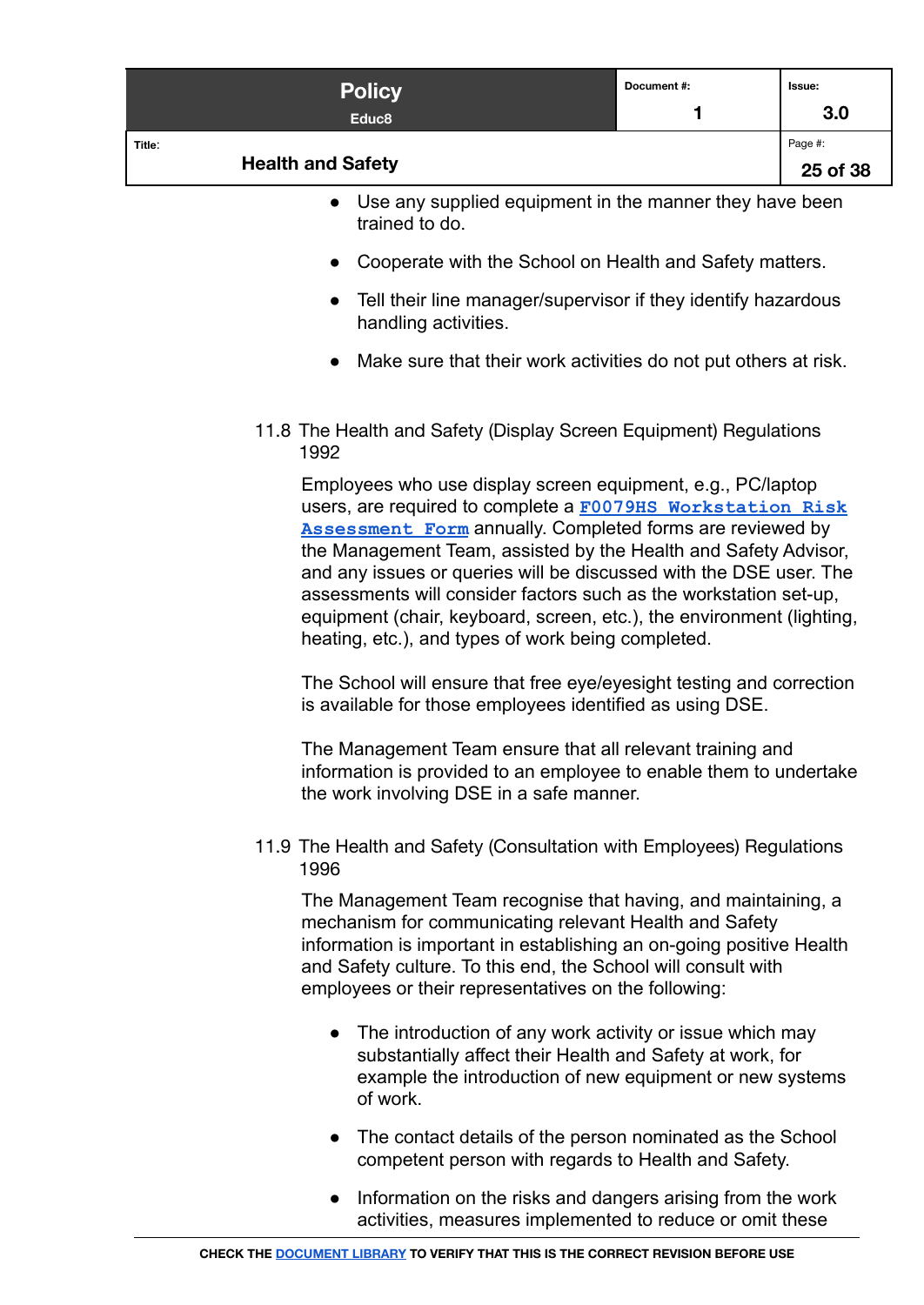| <b>Policy</b><br>Educ <sub>8</sub> | Document #: | <b>Issue:</b><br>3.0 |
|------------------------------------|-------------|----------------------|
| Title:<br><b>Health and Safety</b> |             | Page #:<br>26 of 38  |

risks, and what employees should do if they are exposed to a risk.

● The planning/organisation for Health and Safety training.

Additional information is displayed via the HSE poster displayed in the workplace, safety posters, leaflets, safety pamphlets and verbal safety information.

The School encourages all employees to enter into the spirit of the regulations by taking part in discussions with their supervisor/line manager. Any required actions from the discussions are agreed with both parties and escalated through the Management Team for opinion and rectification where necessary. Any action taken as a result of the information given by an employee will be communicated directly to them.

The School fully involves, or will involve, non-English speaking employees, including labour only. The Management Team, assisted by the appointed Health and Safety Advisors, will utilise documents that are readily available on the HSE website in different languages. These documents and any specific site instructions will be aided by pictograms and interpreters if required.

#### <span id="page-25-0"></span>11.10 The Electricity at Work Regulations 1989

The School will ensure electrical equipment is physically capable of doing the job and designed and constructed so that mechanical and electrical stresses do not cause the equipment to become unsafe. Electrical equipment will be visually checked by the user to spot early signs of damage or deterioration. The user's visual check will include:

- Switching off and unplugging the equipment before any checks.
- Checking that the plug is correctly wired (but only if they are competent to do so).
- Ensuring that the fuse is correctly rated by checking the equipment rating plate or instruction book.
- Checking that the plug is not damaged and that the cable is properly secured, with no internal wires visible.
- Checking the electrical cable is not damaged and has not been repaired with insulating tape or an unsuitable connector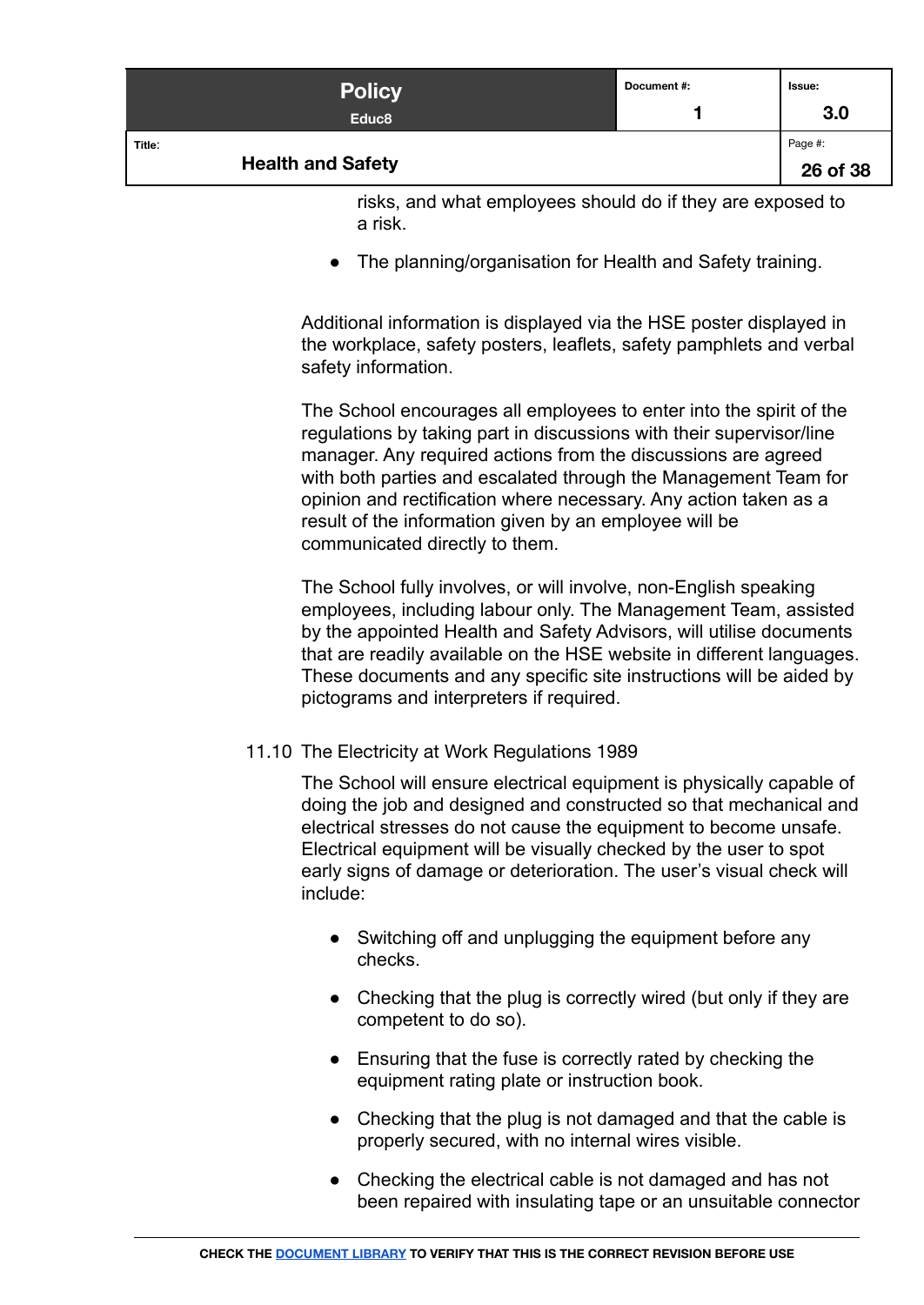<span id="page-26-1"></span><span id="page-26-0"></span>

|        | <b>Policy</b>                                                                                                                                                                                                                                                                                                                                                               | Document #: | Issue:              |
|--------|-----------------------------------------------------------------------------------------------------------------------------------------------------------------------------------------------------------------------------------------------------------------------------------------------------------------------------------------------------------------------------|-------------|---------------------|
|        | Educ <sub>8</sub>                                                                                                                                                                                                                                                                                                                                                           | 1           | 3.0                 |
| Title: | <b>Health and Safety</b>                                                                                                                                                                                                                                                                                                                                                    |             | Page #:<br>27 of 38 |
|        | (damaged cable will only be replaced with a new cable by a<br>competent person).                                                                                                                                                                                                                                                                                            |             |                     |
|        | Checking that the outer cover of the equipment is not<br>$\bullet$<br>damaged in a way that will give rise to electrical or<br>mechanical hazards.                                                                                                                                                                                                                          |             |                     |
|        | Checking for burn marks or staining that suggests the<br>$\bullet$<br>equipment is overheating.                                                                                                                                                                                                                                                                             |             |                     |
|        | Ensuring any trailing wires are positioned so that they are<br>$\bullet$<br>not a trip hazard and are less likely to get damaged.                                                                                                                                                                                                                                           |             |                     |
|        | If employees are concerned about the safety of equipment, they are<br>advised to stop it from being used and report the matter to a<br>member of the Management Team, who will arrange for the faulty<br>equipment to be removed from service until a qualified electrician<br>undertakes a more thorough check.                                                            |             |                     |
|        | 11.11 The Personal Protective Equipment at Work Regulations 1992                                                                                                                                                                                                                                                                                                            |             |                     |
|        | The School recognises that Personal Protective Equipment (PPE)<br>should only be used when risks cannot be avoided or sufficiently<br>reduced by other preventative measures or through work<br>re-organisation. The School will ensure that there is sufficient<br>supply of PPE when required and that all employees are suitably<br>trained in its safe storage and use. |             |                     |
|        | All PPE issued must be stored as per the manufacturer's<br>specification.                                                                                                                                                                                                                                                                                                   |             |                     |
|        | It is the employee's and sub-contractor's duty to not misuse or<br>interfere with any Health and Safety equipment, including PPE,<br>supplied for their safety.                                                                                                                                                                                                             |             |                     |
|        | The Management Team, assisted by the Health and Safety Advisor<br>if appropriate, ensures that a suitable review is completed when<br>more than one type of PPE is being worn, to confirm that each type<br>of equipment is compatible with the other(s) and continues to<br>provide suitable protection for the wearer.                                                    |             |                     |
|        | 11.12 The Control of Substances Hazardous to Health Regulations 2002                                                                                                                                                                                                                                                                                                        |             |                     |
|        | Before any hazardous substances are used during a work process,<br>a material safety data sheet (MSDS) will be requested from the<br>supplier and an appropriate assessment made of the risks from that                                                                                                                                                                     |             |                     |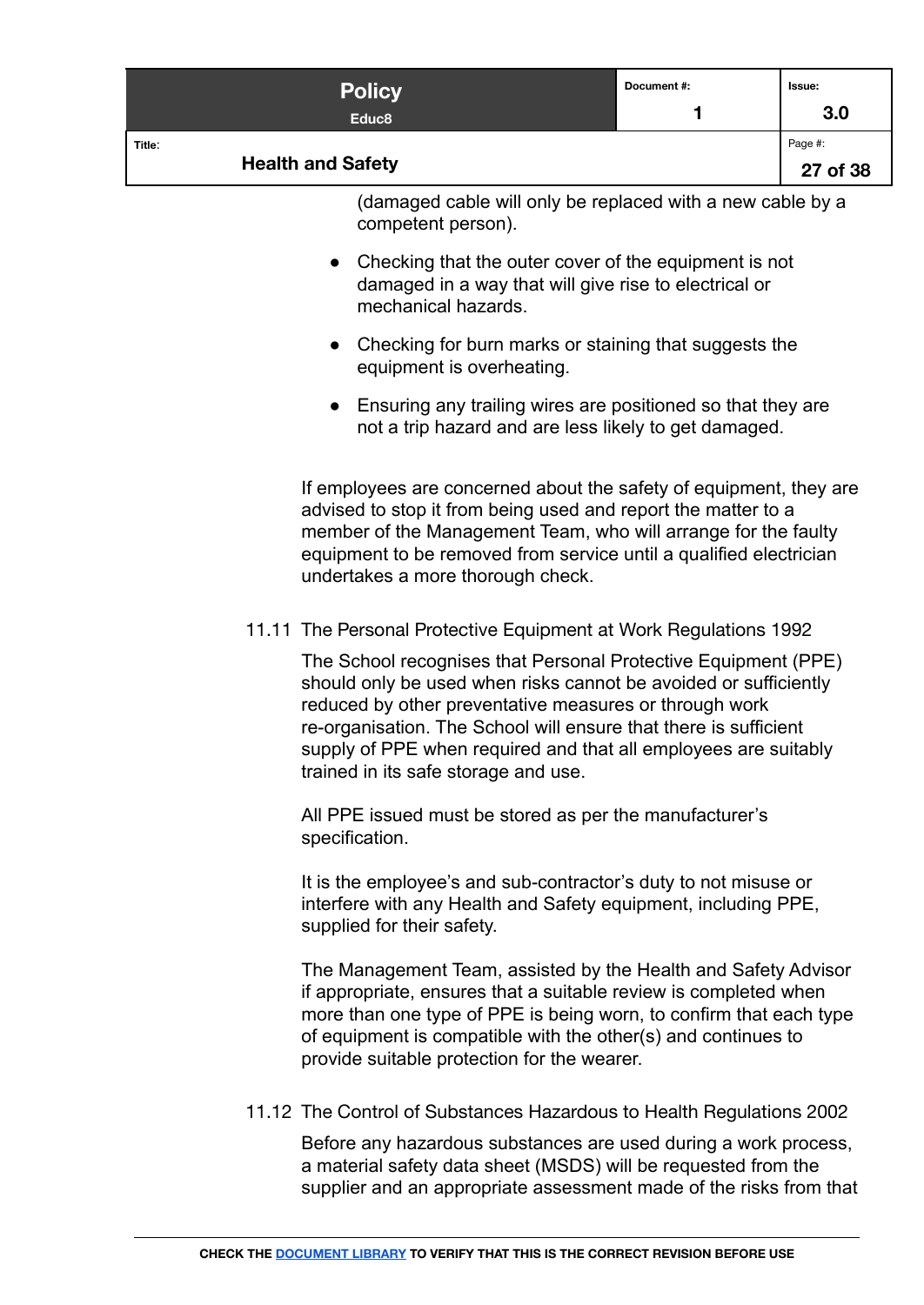| <b>Policy</b><br>Educ <sub>8</sub> | Document #: | <b>Issue:</b><br>3.0 |
|------------------------------------|-------------|----------------------|
| Title:<br><b>Health and Safety</b> |             | Page #:<br>28 of 38  |

substance undertaken by a member of the Management Team, assisted by the Health and Safety Advisor.

Alternative less harmful substances will be used wherever possible.

Assessments will consider storage, handling, and aspects of use, exposure, PPE requirements, workers' health, and emergency actions. The Management Team will brief employees on any hazard or substance precautions, with written records being held at the School premises.

Following the assessment, any substance or material that has a flammable content will be stored in a separate area and held within a metal, fire retardant cabinet.

In order to comply with the legislative requirements placed upon it, the School will provide adequate control of exposure to substances by:

- Applying the eight principles of good practice
	- Design and operate processes and activities to minimise emission, release, and spread of substances hazardous to health.
	- Take into account all relevant routes of exposure inhalation, skin absorption, and ingestion - when developing control measures.
	- Control exposure by utilising measures proportionate to the health risk.
	- Choose the most effective and reliable control options which minimise the escape and spread of substances hazardous to health.
	- Where adequate control of exposure cannot be achieved by other means, provide, in conjunction with other control measures, suitable Personal Protective Equipment.
	- Check and review regularly all elements of control measures for their continuing effectiveness.
	- Inform and train all employees on the hazards and risks from the substances with which they work, and the use of control measures developed to minimise the risks.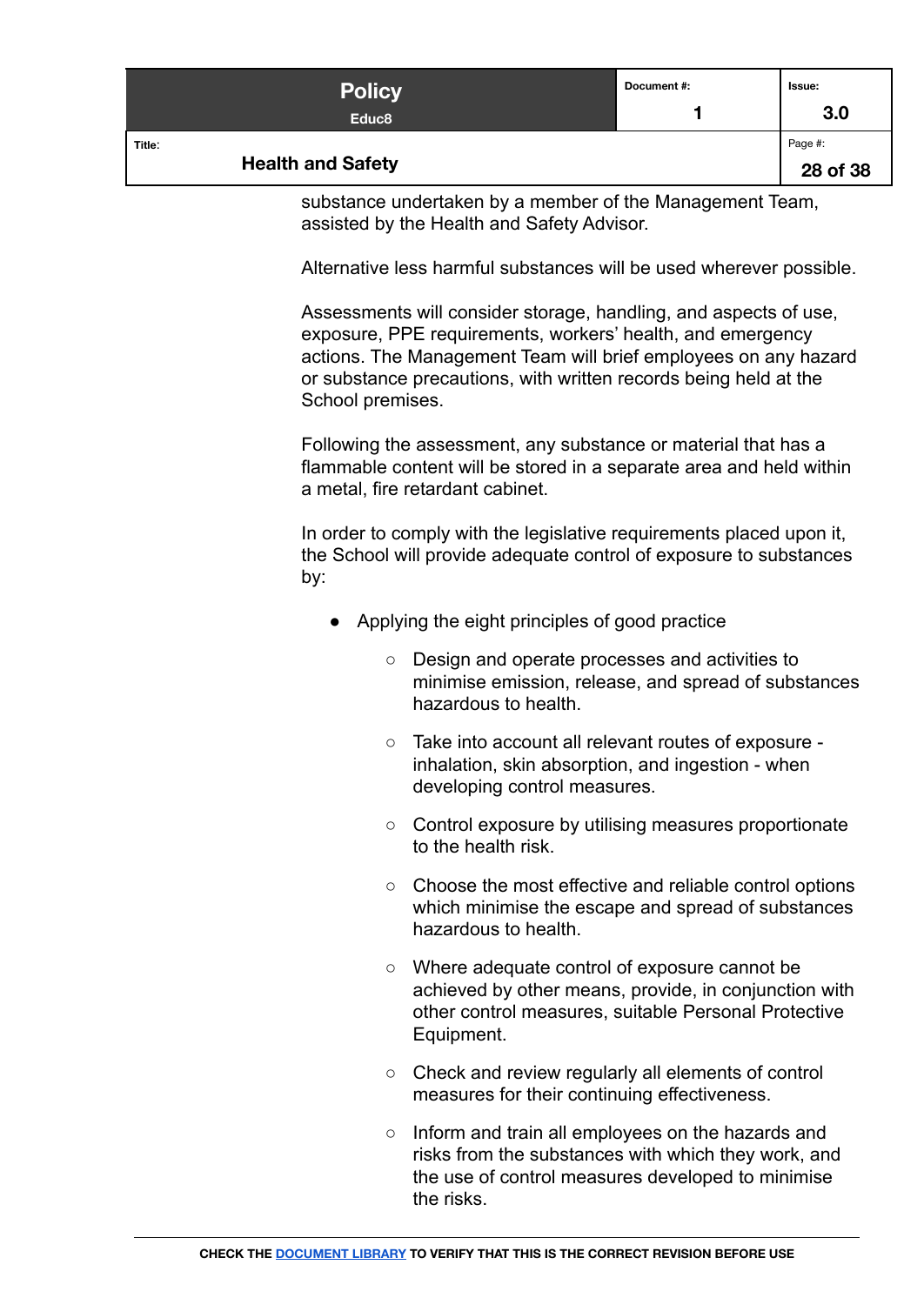|        | <b>Policy</b>            |                                                                                                              | Document#: | Issue:   |
|--------|--------------------------|--------------------------------------------------------------------------------------------------------------|------------|----------|
|        | Educ <sub>8</sub>        |                                                                                                              |            | 3.0      |
| Title: |                          |                                                                                                              |            | Page #:  |
|        | <b>Health and Safety</b> |                                                                                                              |            | 29 of 38 |
|        | $\circ$                  | Ensure that the introduction of control measures does<br>not increase the overall risk to Health and Safety. |            |          |

- Provide COSHH training where appropriate.
- Ensuring that the Workplace Exposure Limit is not exceeded.
- Ensuring that exposure to substances which can cause occupational asthma, cancer, or damage to genes that can be passed from one generation to another, is reduced as low as is reasonably practicable.
- <span id="page-28-0"></span>11.13 The Work at Height Regulations 2005 (amended 2007)

It is the policy of the School to comply with the Work at Height Regulations 2005, which apply to all work at height where there is a risk of a fall liable to cause personal injury. A place is 'at height' if a person could be injured falling from it, even if it is at or below ground level. 'Work' includes moving around at a place of work (except by a staircase in a permanent workplace) but not travel to or from a place of work.

In accordance with these regulations, the School will:

- Avoid work at height wherever possible.
- Use work equipment or other measures to prevent falls where they cannot avoid working at height.
- Where a risk of a fall cannot be eliminated, use work equipment or other measures to minimise the distance and consequences of a fall, should one occur.

Before any work at height takes place, the below must be followed:

- If there is an alternative means of carrying out work, which removes the need to work at height, this should be utilised.
- All work at height must be properly planned and organised.
- All work at height must be carried out under appropriate supervision, in as safe a way as is reasonably practicable.

For all work at height, the School will:

● Use the most suitable equipment.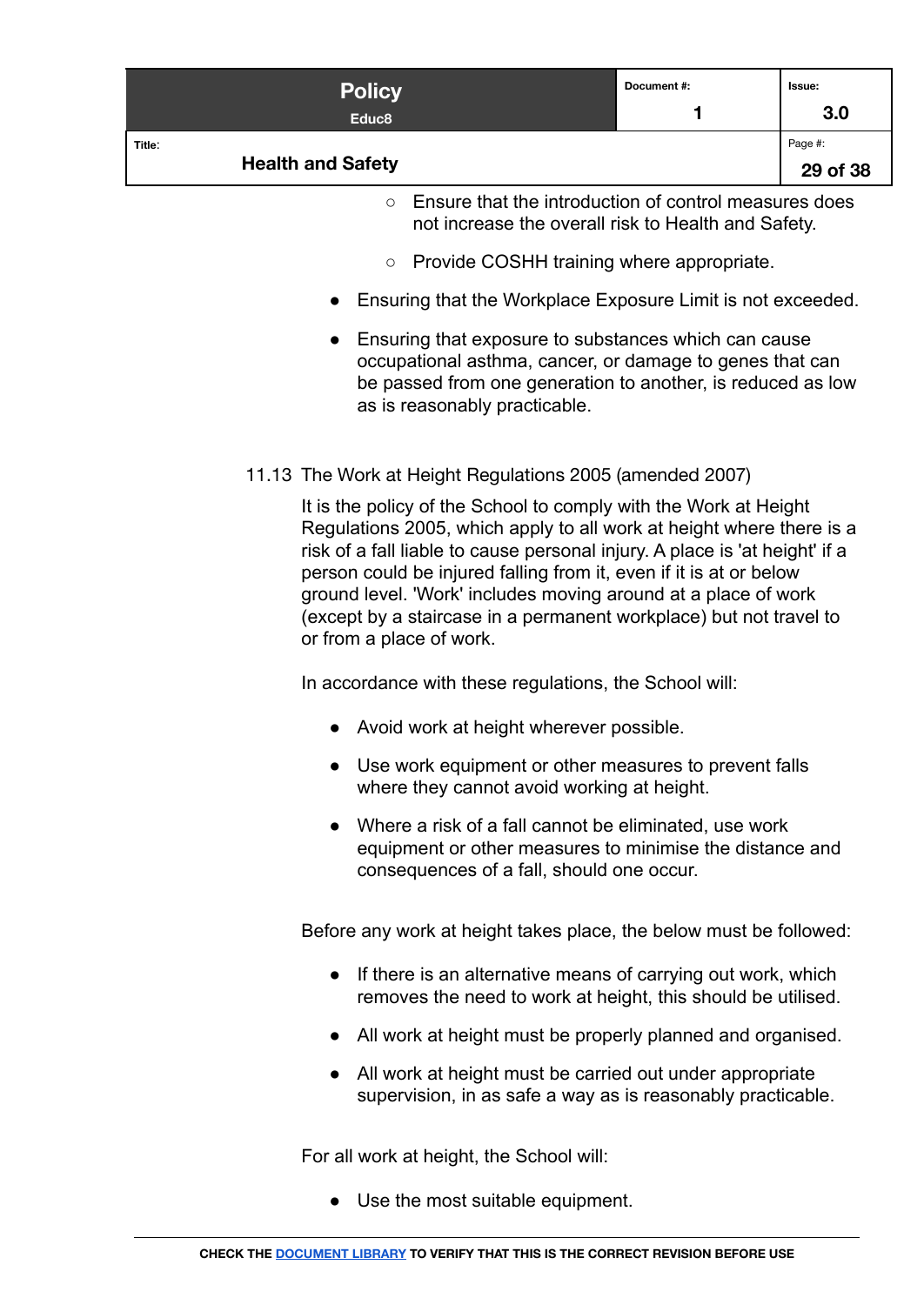| <b>Policy</b><br>Educ8                               |                                                                                | Document#:<br>1                                                                                                                       | Issue:<br>3.0       |
|------------------------------------------------------|--------------------------------------------------------------------------------|---------------------------------------------------------------------------------------------------------------------------------------|---------------------|
| Title:<br><b>Health and Safety</b>                   |                                                                                |                                                                                                                                       | Page #:<br>30 of 38 |
|                                                      |                                                                                | Give collective protection measures (e.g. guard rails) priority<br>over personal protection measures (e.g. safety harness).           |                     |
| to be used.                                          |                                                                                | Take account of the work conditions and the risks to the<br>safety of all those at the place where the work equipment is              |                     |
| $\bullet$                                            | Plan for emergencies and rescue.                                               |                                                                                                                                       |                     |
|                                                      | Take into account weather conditions that could endanger<br>Health and Safety. |                                                                                                                                       |                     |
| competent.                                           | Ensure that those working at height are trained and                            |                                                                                                                                       |                     |
| $\bullet$                                            |                                                                                | Ensure that the place where work at height is done is safe.                                                                           |                     |
| $\bullet$                                            | Ensure that the equipment is appropriately inspected.                          |                                                                                                                                       |                     |
| $\bullet$<br>are properly controlled.                |                                                                                | Ensure that the risks from fragile surfaces and falling objects                                                                       |                     |
| $\bullet$<br>been carried out.                       |                                                                                | Take account of the relevant risk assessments that have                                                                               |                     |
| $\bullet$                                            |                                                                                | Provide working at height / ladder training where appropriate.                                                                        |                     |
| 11.14 The Regulatory Reform (Fire Safety) Order 2005 |                                                                                |                                                                                                                                       |                     |
|                                                      |                                                                                | The School will make a suitable and sufficient assessment of the<br>risks to which relevant persons are exposed whilst working at the |                     |

<span id="page-29-0"></span>risks to which relevant persons are exposed whilst working at the premises. This assessment will be used for the purpose of identifying the measures they need to take to comply with the requirements and prohibitions imposed on them by the Order. The nature of the assessment will vary according to the type and use of the premises, the persons who use or may use the premises, and the risks associated with that use. The completed risk assessment will be reviewed regularly by the Management Team to ensure it remains up to date and valid, and to reflect any significant changes that may have taken place.

The School will ensure systems are in place to check all fire procedures and that monitoring, testing and maintenance of fire fighting equipment, emergency lighting and alarm systems, is completed. The Management Team, assisted by the Health and Safety Advisor, will conduct regular tours/inspections of the premises and work activities to ensure that identified control measures have been implemented.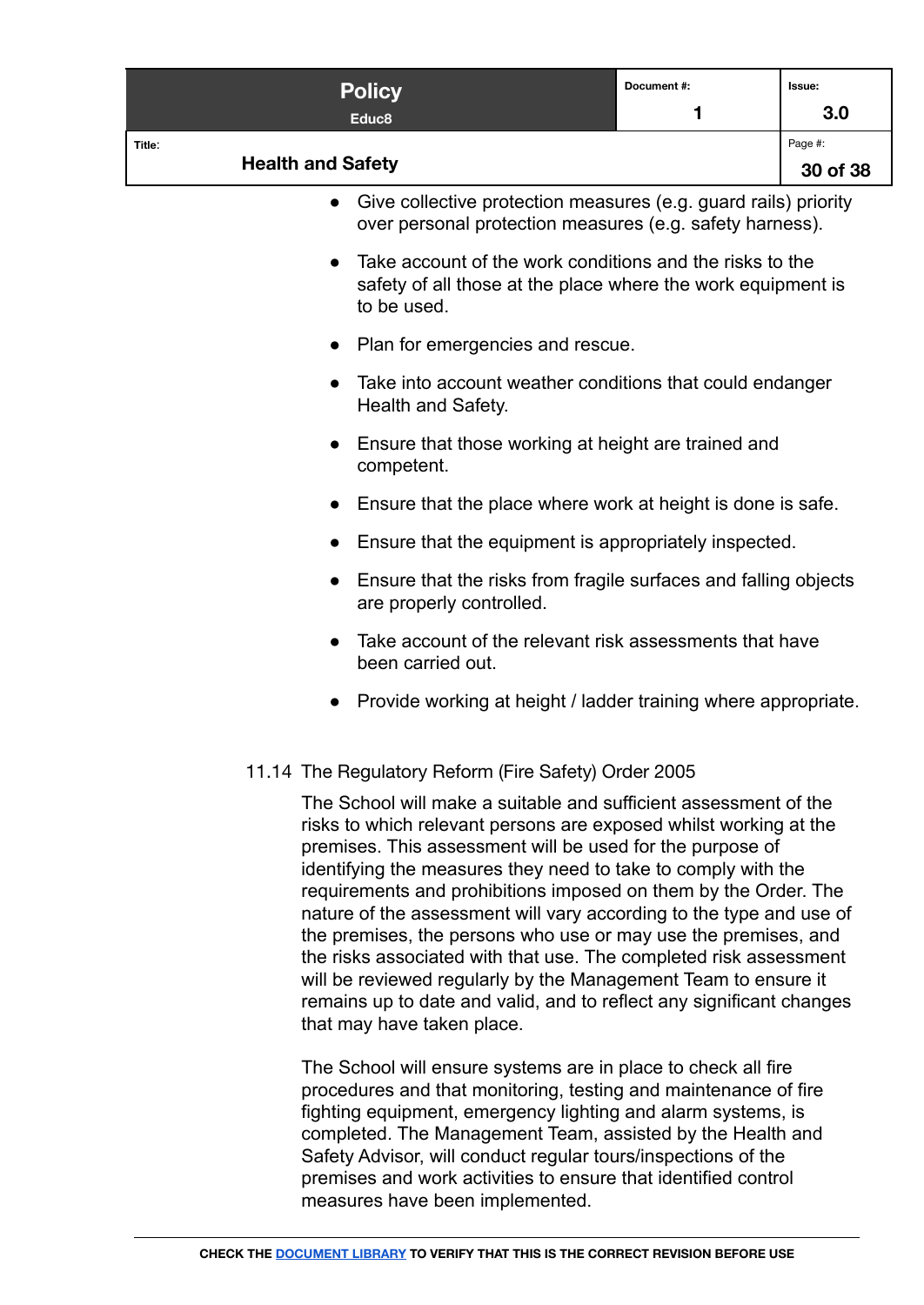| <b>Policy</b><br>Educ <sub>8</sub> | Document #: | Issue:<br>3.0       |
|------------------------------------|-------------|---------------------|
| Title:<br><b>Health and Safety</b> |             | Page #:<br>31 of 38 |

Fire Action signage will be placed in prominent positions throughout the premises to act as a reminder for all employees, visitors, contractors, etc. of the emergency evacuation procedure.

The fire procedures will be under the control of the Management Team, assisted by the Health and Safety Advisor. (See **[1-1](https://docs.google.com/document/d/1IEH_5hTqX_x_Fkn8tvuqq5f1MIq02snhOl0xGYZZ8gE/edit) [Evacuation & Fire Safety](https://docs.google.com/document/d/1IEH_5hTqX_x_Fkn8tvuqq5f1MIq02snhOl0xGYZZ8gE/edit)**)

#### <span id="page-30-0"></span>11.15 The Provision and Use of Work Equipment Regulations 1998

The School will ensure that suitable equipment is provided and an assessment of risk is carried out (see **[1-2 Risk Assessment](https://docs.google.com/document/d/1K8vk6PxRGoRL2LBITbachAGi_xuSEeMJ-MmXeO61NUc/edit#)**). The assessment considers the current provision of protection and preventative measures. All users of School tools and equipment will be suitably trained in their use. The Management Team ensures that all relevant information and instructions on the use of work equipment is readily available to all employees for review.

All tools and equipment purchased, and used by employees, will have suitable control measures to protect employees against risks associated with dangerous parts of machinery, e.g. fixed guards, interlocked guards, etc.

Equipment will be checked prior to use, ensuring that all controls, indicators, switches and displays are clear and free from obstruction, dirt, damage, etc.

All equipment will be maintained in good working order by the School. Employees are required to liaise with their Management Team representative if they have any queries or concerns regarding a piece of equipment. The piece of equipment in question will be removed from service to prevent use and a suitable replacement acquired.

The School is aware that for larger pieces of equipment, for example a fixed piece of machinery, an immediate replacement is not practical. In this circumstance, the Management Team will arrange for a suitable repair to be completed by a person with the relevant competency and skill set.

On occasions, the School may need to hire in equipment, due to specialised work or quantity of work. The equipment will only be obtained from approved hire companies which supply the appropriate training and supporting documentation to ensure all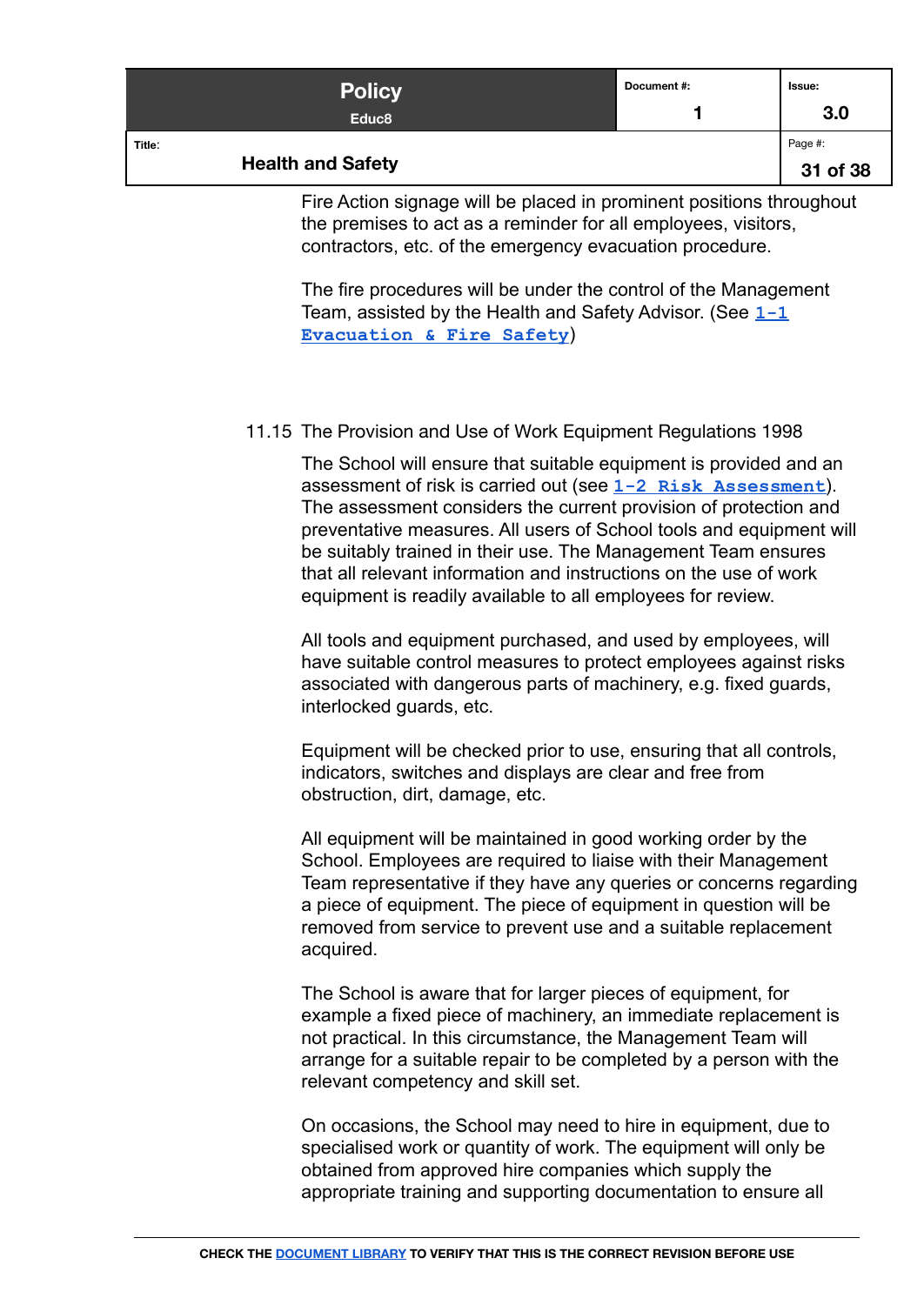| <b>Policy</b><br>Educ <sub>8</sub> | Document #: | Issue:<br>3.0       |
|------------------------------------|-------------|---------------------|
| Title:<br><b>Health and Safety</b> |             | Page #:<br>32 of 38 |

employees and sub-contractors are suitably trained in the use of the equipment.

<span id="page-31-0"></span>11.16 The Management of Health and Safety at Work Regulations 1999

The School will make appropriate arrangements for effective preventative or protective measures identified as a result of risk assessments (see **[1-2 Risk Assessment](https://docs.google.com/document/d/1K8vk6PxRGoRL2LBITbachAGi_xuSEeMJ-MmXeO61NUc/edit#)**). The Management Team, assisted by the Health and Safety Advisor, will ensure that:

- All premises and activities subject to risk assessments are assessed in accordance with the relevant legislation, using an appropriate documented format.
- Such assessments are repeated whenever any of the following factors occur:
	- Change in legislation.
	- Change in control measures.
	- Significant change in work carried out.
	- Transfer to new technology.
	- Original assessment is no longer valid.
- Assessments are recorded and copies held at the School premises.
- The results of all such assessments are communicated to, and available for inspection by, all employees (an acknowledgement form will be used to ensure that all persons affected by the work activity or premises have read and understood the content and the role they must undertake).
- All assessments identify necessary protective and preventative measures.
- Specific assessments are completed for specified groups Young Persons, Expectant/New Mothers.

The School will monitor safety performance on an informal daily basis by ensuring Health and Safety issues are discussed with employees.

The School have appointed Compliance Education as their source for Health and Safety assistance and competent advice.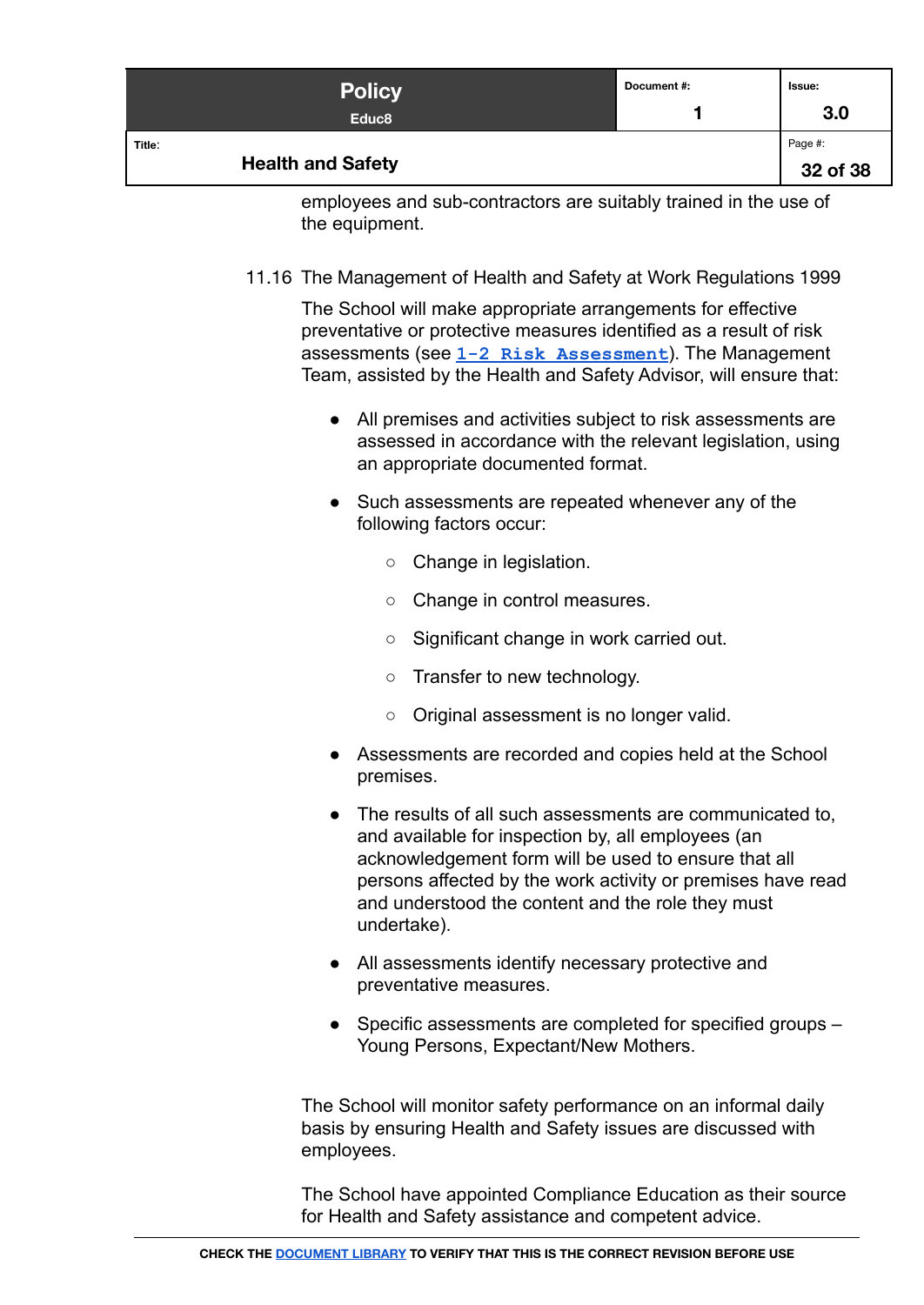| <b>Policy</b><br>Educ <sub>8</sub> | Document#: | Issue:<br>3.0       |
|------------------------------------|------------|---------------------|
| Title:<br><b>Health and Safety</b> |            | Page #:<br>33 of 38 |

Compliance will conduct random site visits if agreed with the School. The site visit will be used to monitor performance and ensure that all employees are aware of, and implementing, the standards which have been set and are required. The appointed Health and Safety Advisor will compile a report following each visit, detailing topics discussed and any actions required for completion.

The COMPLIANCE Advisor will undertake an annual audit of safety standards following a standard set of questions established to ascertain the level of legislative Compliance of the School. At least one member of the Management Team will participate in the audit process and provide answers and documentary evidence on behalf of the School.

# <span id="page-32-0"></span>11.17 The Health and Safety (First Aid) Regulations 1981

The School ensures that a sufficient number of employees are identified and trained in emergency aid and/or are First Aiders. The identity and location of the nominated First Aid employees will be included on notice boards and the specific First Aid signage. First Aid kits will be located throughout the premises and it is the responsibility of the First Aid personnel to ensure that the kits are checked on a regular basis and remain suitably stocked (see **[1-5](https://docs.google.com/document/d/1giXbRsoovHll_7xntrRqRQ5FvcErXCIJR9iLZzg0teg/edit) [First Aid at Work](https://docs.google.com/document/d/1giXbRsoovHll_7xntrRqRQ5FvcErXCIJR9iLZzg0teg/edit)**)

# <span id="page-32-1"></span>11.18 Protection of Young Persons

The School will ensure that young persons (under 18 years of age) employed by them are protected at work from any risks to their Health and Safety which are a consequence of their lack of experience or because they have not yet fully mentally and physically matured. Therefore, a specific risk assessment will be undertaken before work commences, as part of the induction process for young persons.

Where this concerns a child (not over compulsory school age), in addition to carrying out this assessment, its findings must be communicated to a person having parental responsibilities/rights for that child. Where the young person is on a 'relevant' scheme, i.e. work placement, then the placement organisation must be involved in the assessment process.

# <span id="page-32-2"></span>11.19 Violence and Aggression

The School, both as an organisation and a Management Team, will not tolerate harassment and violence of any kind. This stance is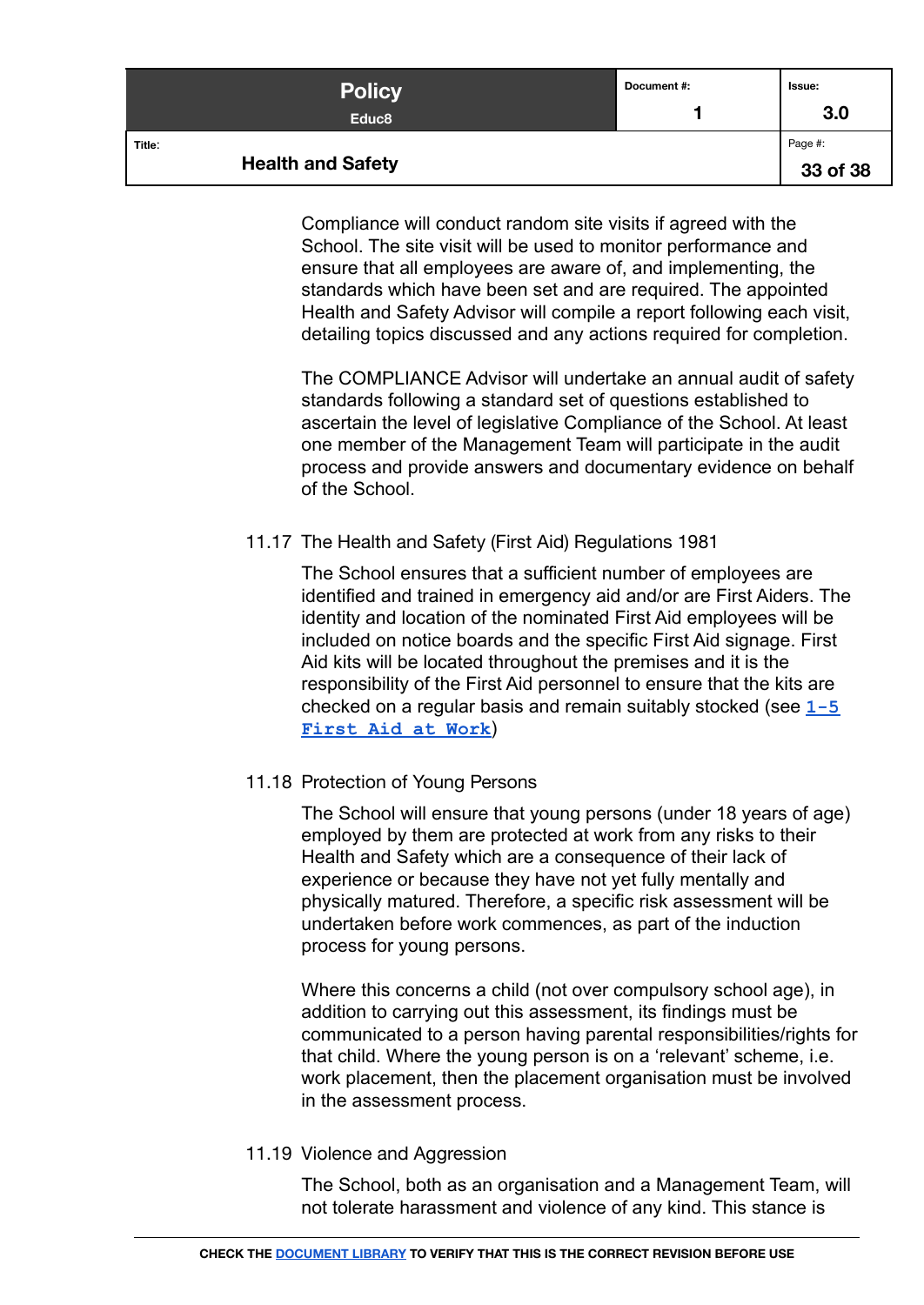| <b>Policy</b><br>Educ <sub>8</sub> | Document #: | Issue:<br>3.0       |
|------------------------------------|-------------|---------------------|
| Title:<br><b>Health and Safety</b> |             | Page #:<br>34 of 38 |

followed throughout the School and includes the relationships between colleagues, employees and client staff, and between staff and any other third party.

Issues of harassment and violence will be treated as disciplinary offences (up to and including dismissal or, if appropriate, criminal action) (see **[5 Disciplinary & Grievance Policy](https://docs.google.com/document/d/1ncRpdx8FEpCHTsbojPIg3uESvGOMdBL_D4pkK6oH4T8)**, and/or **[2-3 Behaviour, Discipline & Exclusions Policy](https://docs.google.com/document/d/1IMYqQsiEMyHg_ggEvn7IoS_g30V32pa2nM_U3fJImdc/edit)**). The list below is an indicator as to what constitutes harassment or violent conduct. It is not an exhaustive list and other issues may be considered by the management team as equal to those listed below:

- Physical violence.
- Verbal violence and aggression (abusive language, swearing).
- Sexual innuendo.
- Intimidation.
- Invasion of personal privacy.
- Exclusion of individuals.
- Abusive or prank phone calls/emails.

False accusations of harassment or violence will not be tolerated by the School and may result in the accuser facing disciplinary action.

The School will provide support, via the Management Team, to anyone who has been subjected to harassment/violence. This support may include counselling by a health professional.

The School will ensure that training is provided to employees to prevent and deal with the risks of harassment and violence.

The School will conduct risk assessments (see **1-2 [Risk](https://docs.google.com/document/d/1K8vk6PxRGoRL2LBITbachAGi_xuSEeMJ-MmXeO61NUc/edit#) [Assessment](https://docs.google.com/document/d/1K8vk6PxRGoRL2LBITbachAGi_xuSEeMJ-MmXeO61NUc/edit#)**) for their work activities and include/consider risks to employees from violence and aggression.

This process includes:

● Planning - thinking ahead and considering situations where violence and aggression could arise.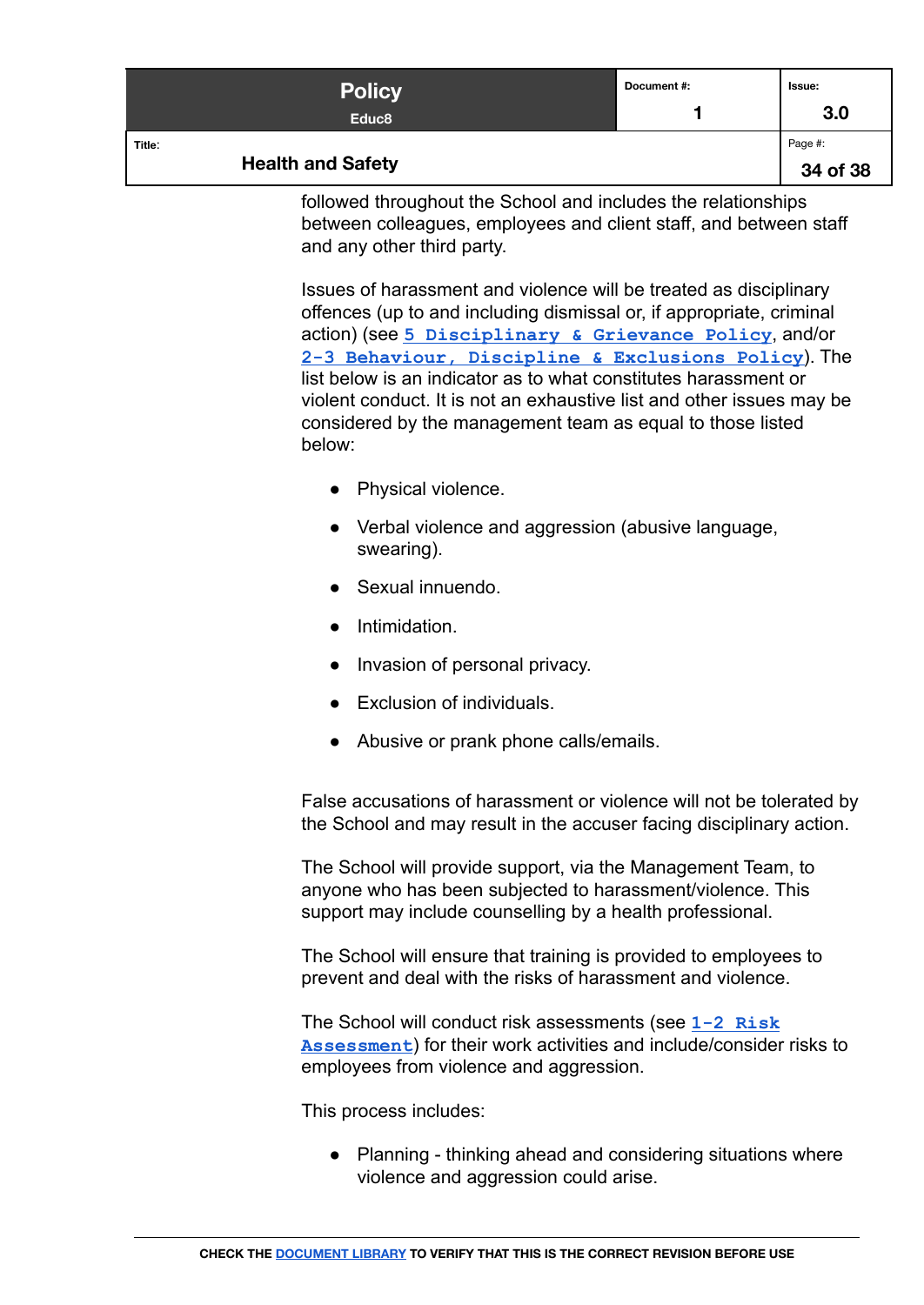<span id="page-34-0"></span>

|        | <b>Policy</b>                                                                                                                                                                                                                                                                                                                                                                                                                                                      | Document#: | Issue:              |
|--------|--------------------------------------------------------------------------------------------------------------------------------------------------------------------------------------------------------------------------------------------------------------------------------------------------------------------------------------------------------------------------------------------------------------------------------------------------------------------|------------|---------------------|
|        | Educ <sub>8</sub>                                                                                                                                                                                                                                                                                                                                                                                                                                                  | 1          | 3.0                 |
| Title: | <b>Health and Safety</b>                                                                                                                                                                                                                                                                                                                                                                                                                                           |            | Page #:<br>35 of 38 |
|        | Consideration as to who might be harmed and how - in<br>$\bullet$<br>particular, consideration is given to those working alone.                                                                                                                                                                                                                                                                                                                                    |            |                     |
|        | Communication methods - Are employees in regular contact<br>$\bullet$<br>with the office? Can they call for help if problems arise?<br>What are the client's processes?                                                                                                                                                                                                                                                                                            |            |                     |
|        | Recording the risk assessment and informing staff of the<br>$\bullet$<br>procedures and controls to follow.                                                                                                                                                                                                                                                                                                                                                        |            |                     |
|        | If the risk assessment identifies a risk of violence or aggression, the<br>School will develop a procedure which will clearly define the<br>School's views and their stance on zero tolerance towards violence<br>and aggression in the workplace.                                                                                                                                                                                                                 |            |                     |
|        | 11.20 The Lifting Operations and Lifting Equipment Regulations<br>(L.O.L.E.R.) 1998                                                                                                                                                                                                                                                                                                                                                                                |            |                     |
|        | The School will ensure that lifting equipment will be subjected to an<br>assessment to ensure that the equipment is suitable for the<br>intended task. This assessment will ensure that lifting equipment<br>provided for use at work is:                                                                                                                                                                                                                          |            |                     |
|        | Strong and stable enough for its particular use and marked<br>$\bullet$<br>to indicate safe working loads.                                                                                                                                                                                                                                                                                                                                                         |            |                     |
|        | Positioned and installed to minimise any risks.                                                                                                                                                                                                                                                                                                                                                                                                                    |            |                     |
|        | Used safely, i.e. the work is planned, organised, and<br>$\bullet$<br>performed by competent people.                                                                                                                                                                                                                                                                                                                                                               |            |                     |
|        | Subject to on-going thorough examination and, where<br>$\bullet$<br>appropriate, inspection by competent people.                                                                                                                                                                                                                                                                                                                                                   |            |                     |
|        | Lifting equipment includes any equipment used at work for lifting or<br>lowering loads, including attachments used for anchoring, fixing or<br>supporting the equipment. A wide range of equipment is covered by<br>these regulations including cranes, fork-lift trucks, lifts, hoists,<br>mobile elevating work platforms, and vehicle inspection platform<br>hoists. The definition also includes lifting accessories such as<br>chains, slings, eyebolts, etc. |            |                     |
|        | 11.21 The Dangerous Substances and Explosive Atmospheres<br>Regulations 2002                                                                                                                                                                                                                                                                                                                                                                                       |            |                     |

<span id="page-34-1"></span>The School will ensure that where a dangerous substance is, or is liable to be, present, a suitable and sufficient assessment of the risks will be completed by a competent person. The regulation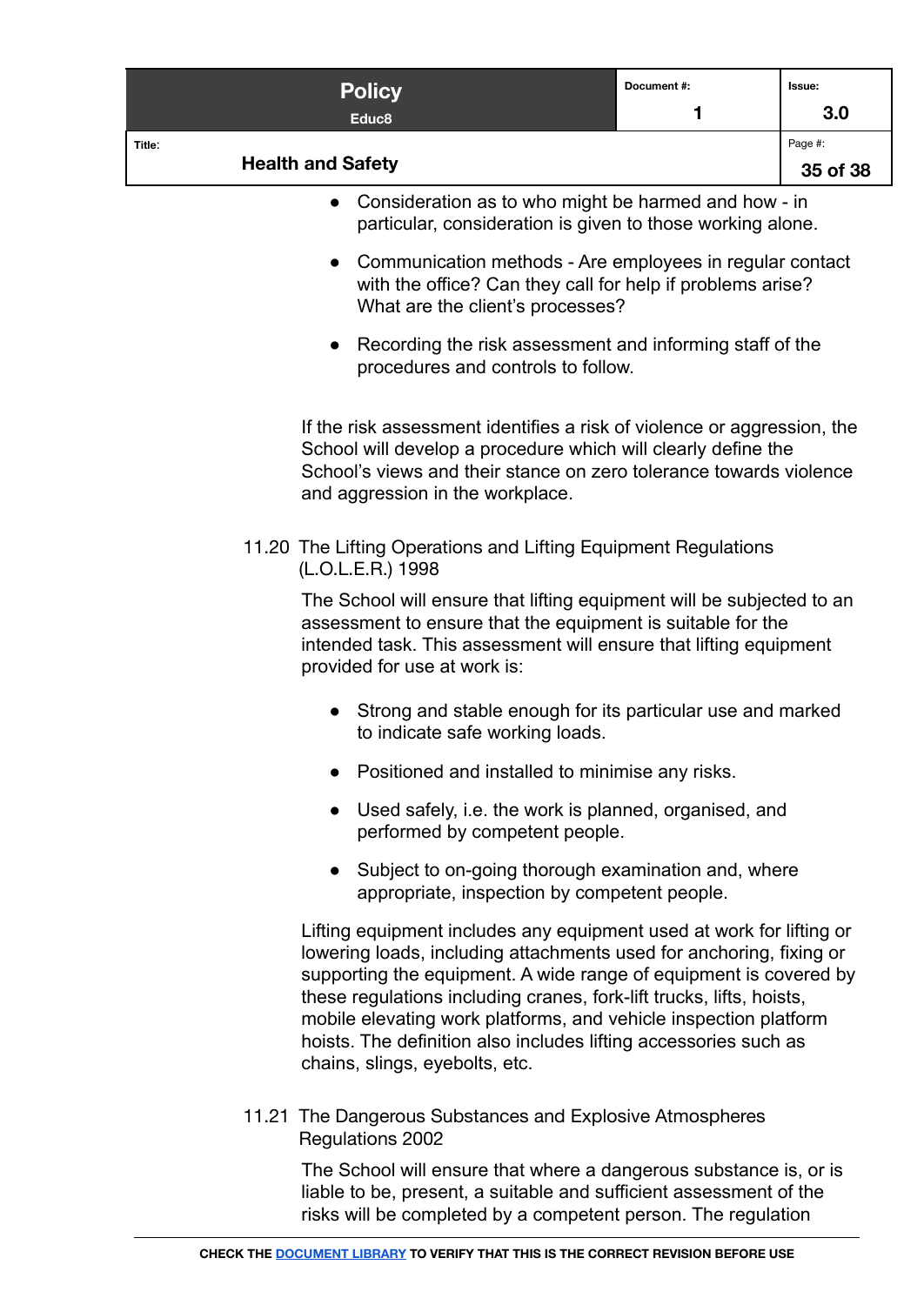| <b>Policy</b><br>Educ <sub>8</sub> | Document#: | Issue:<br>3.0       |
|------------------------------------|------------|---------------------|
| Title:<br><b>Health and Safety</b> |            | Page #:<br>36 of 38 |

imposes a duty to classify workplaces into hazardous and non-hazardous areas. These areas will be defined and signage indicating their location will be posted around the site.

Where elimination of a substance cannot be achieved, the School will:

- Reduce the amount of dangerous substances to a minimum.
- Avoid any minimal release.
- Control the release at source, i.e. by extraction systems.
- Prevent the formation of an explosive atmosphere.
- Following any release, the collection, containment, and removal will be done in a controlled and safe manner.
- Avoid ignition sources.
- Segregate incompatible substances.
- Ensure that containers of dangerous substances will be appropriately labelled that clearly identify the contents and any associated hazards.

Provide employees with suitable and sufficient information, instruction and training on the appropriate precautions and actions to be taken in order to safeguard themselves and other employees at the workplace, where a dangerous substance is present.

The School will put in place procedures and arrangements necessary to deal with an accident, incident, or emergency relating to a dangerous substance in the workplace.

#### <span id="page-35-0"></span>11.22 Occupational Health

The School will arrange for an Occupational Health Practitioner to conduct pre-employment medical assessments appropriate to the job requirements when necessary.

Health risks are included within the School risk assessment process that identifies significant hazards and subsequent control measures/monitoring to be applied.

<span id="page-35-1"></span>11.23 Public Health (Control of Disease) Act 1984 amended in 2020 to include The Health Protection (Coronavirus) Regulation 2020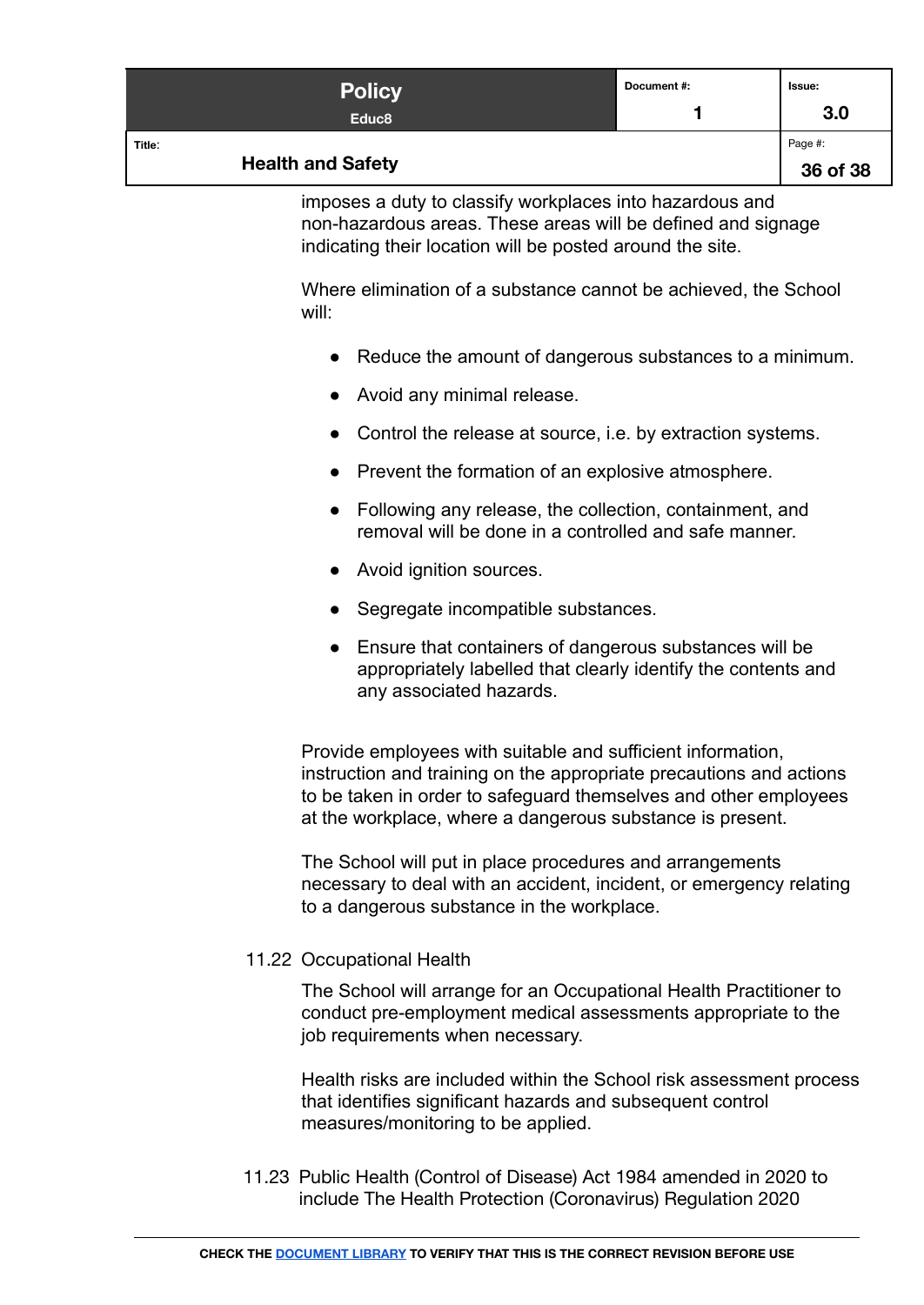|                                                                      | <b>Policy</b><br>Educ <sub>8</sub> | Document #:         | Issue:<br>3.0 |
|----------------------------------------------------------------------|------------------------------------|---------------------|---------------|
| Title:<br><b>Health and Safety</b>                                   |                                    | Page #:<br>37 of 38 |               |
| The school recognises that staff and pupils will suffer from various |                                    |                     |               |

 $\mathop{\mathsf{pol}}\nolimits$  recognises that staff and pupils will suffer from  $\mathop{\mathsf{co}}\nolimits$ types of illness and infections. However, no-one knows exactly when the school will be faced with having to deal with a potentially contagious illness amongst its community and therefore, will work closely with The Health Protection Team (HPT) who have operational autonomy and provide government, local government, the NHS, Parliament, industry and public with evidence-based professional, scientific and delivery expertise and support.

#### <span id="page-36-0"></span>**12. Metrics**

The following metrics shall be recorded:

- The Number of accidents
- Accidents reportable to RIDDOR

#### <span id="page-36-1"></span>**13. Quality Records**

The following Quality Records shall be generated and managed in accordance with Doc. 10:

| <b>Required Record</b>                                        | <b>Custodian</b>        |
|---------------------------------------------------------------|-------------------------|
| Completed F0031HS General<br><b>Incident Form</b>             | <b>H&amp;S Director</b> |
| Completed F0035HS Accident<br><b>Report Forms</b>             | <b>H&amp;S Director</b> |
| Completed F0079HS Workstation<br><b>Risk Assessment Forms</b> | <b>H&amp;S Director</b> |

#### **10. Form(s)/Template(s)**

There following form(s)/template(s) are required for this document:

| <b>Form Number</b> | <b>Title</b>                            |
|--------------------|-----------------------------------------|
| F0031HS            | <b>General Incident Form</b>            |
| <b>F0035HS</b>     | <b>Accident Report Form</b>             |
| <b>F0079HS</b>     | <b>Workstation Risk Assessment Form</b> |